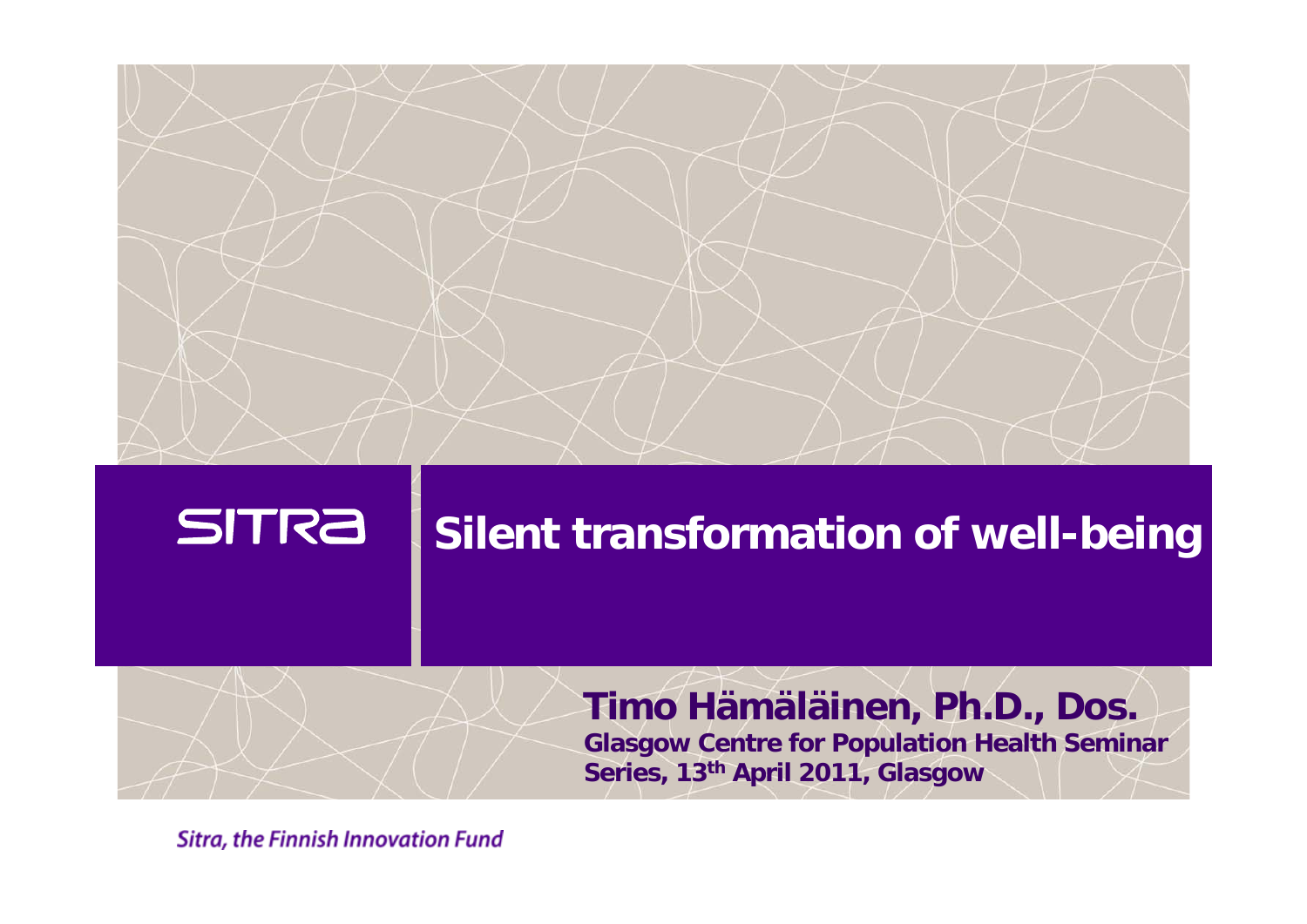# **Agenda**

- 1. Our old definition of well-being is outdated ("silent transformation")
- 2. "Problem of choice" in everyday life
- 3. Pressures on Sense of coherence and mental well-being
- 4. Accumulating impacts of short-term and selfish decisions
- 5. Law of requisite variety & well-being
- 6. Policy implications
- 7. Well-being and economic competitiveness are not contradictory
- 8. Vision of a sustainable well-being society

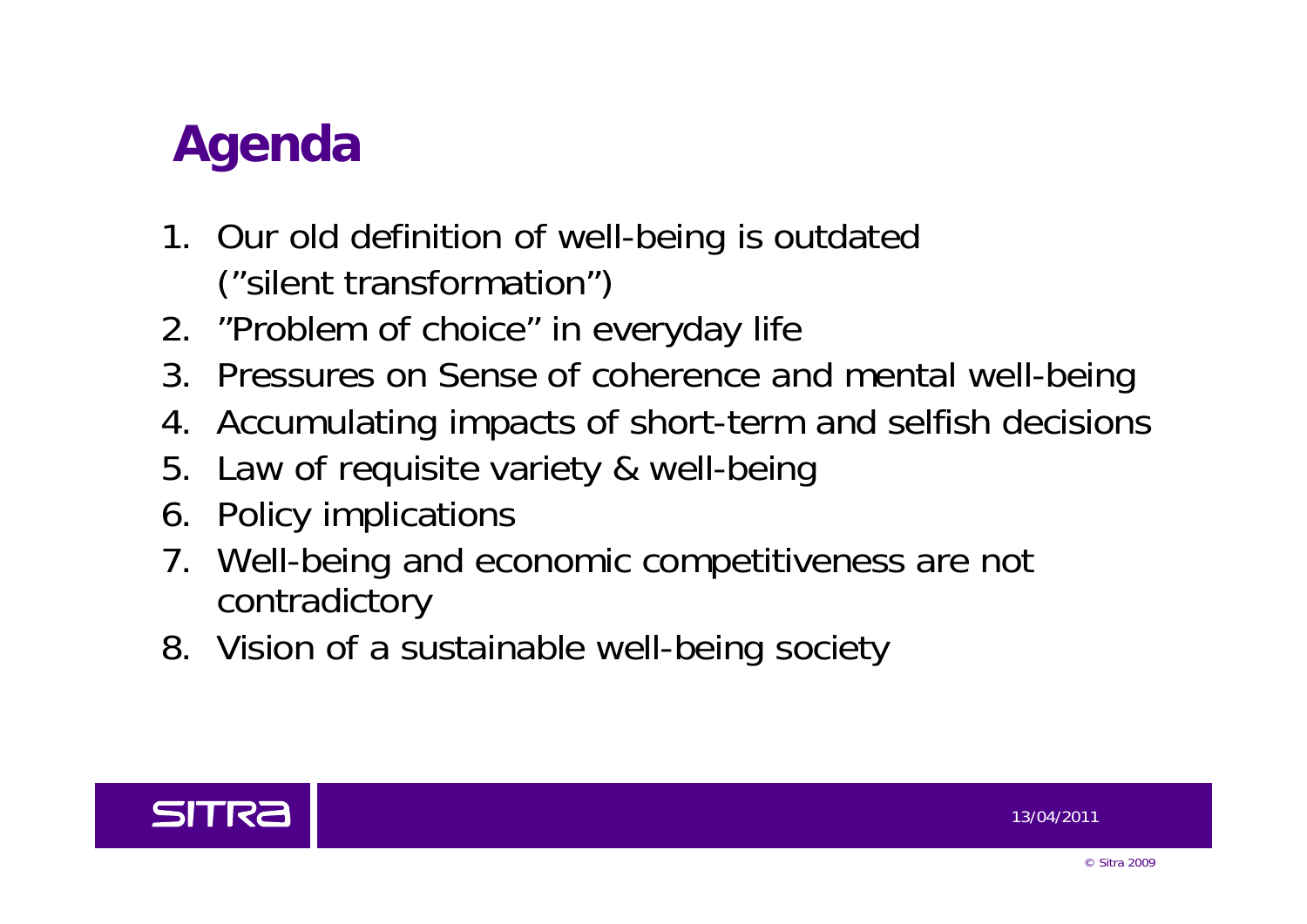# **Big picture: historical transformation**

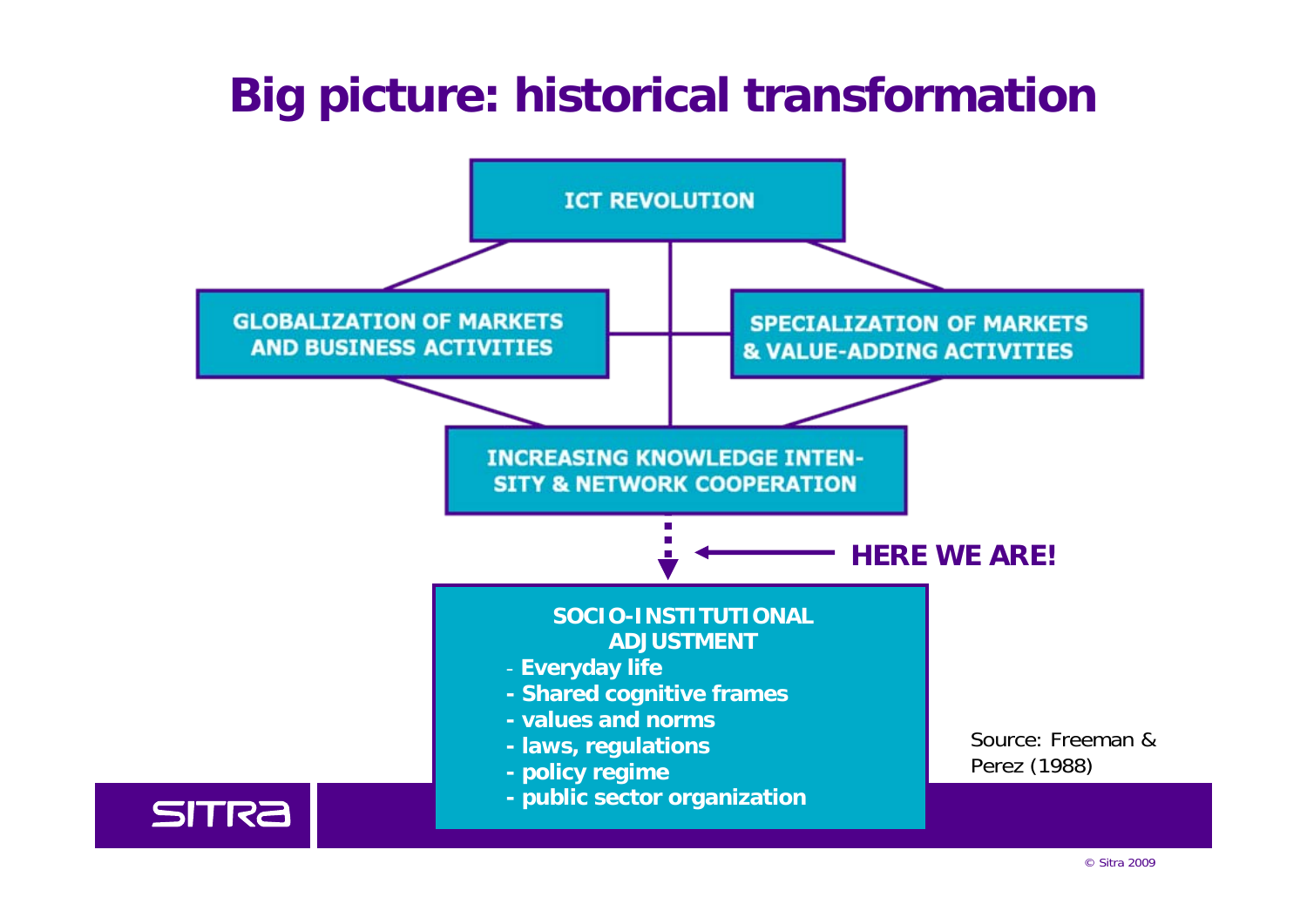# **Instrumental discourse dominates**

| <b>Economy</b>                                                                             | <b>Welfare state</b>           |  |  |
|--------------------------------------------------------------------------------------------|--------------------------------|--|--|
| (crisis, globalization, com-                                                               | (public finances, reorganizing |  |  |
| petitiveness, efficiency,                                                                  | services, social security,     |  |  |
| productivity, growth)                                                                      | equality)                      |  |  |
| <b>Everyday well-being??</b><br>(welfare?, subjective well-being?, happiness?, good life?) |                                |  |  |

Adapted from: Habermas (1987, Vol. 2)

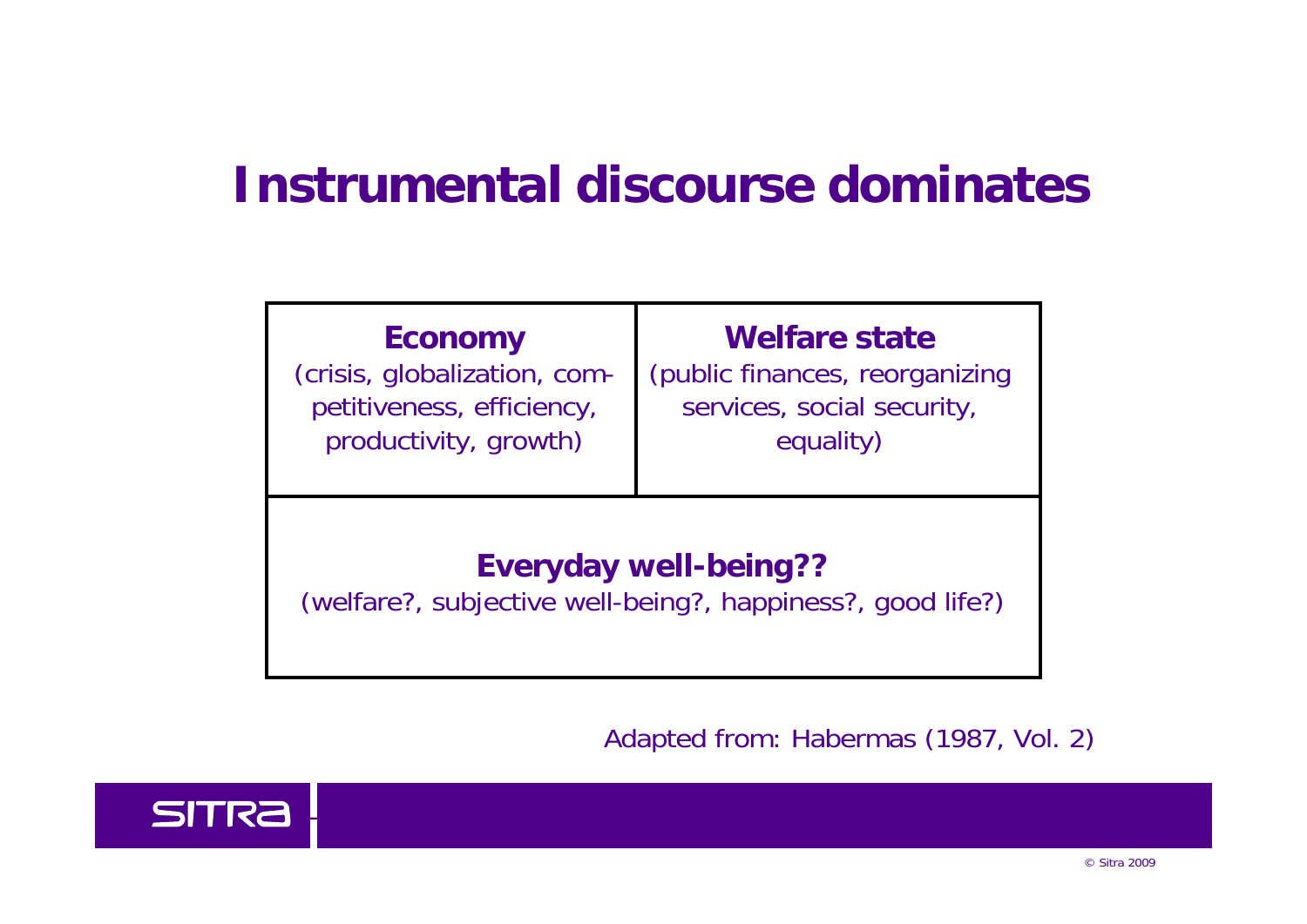# **Key drivers of well-being have changed**

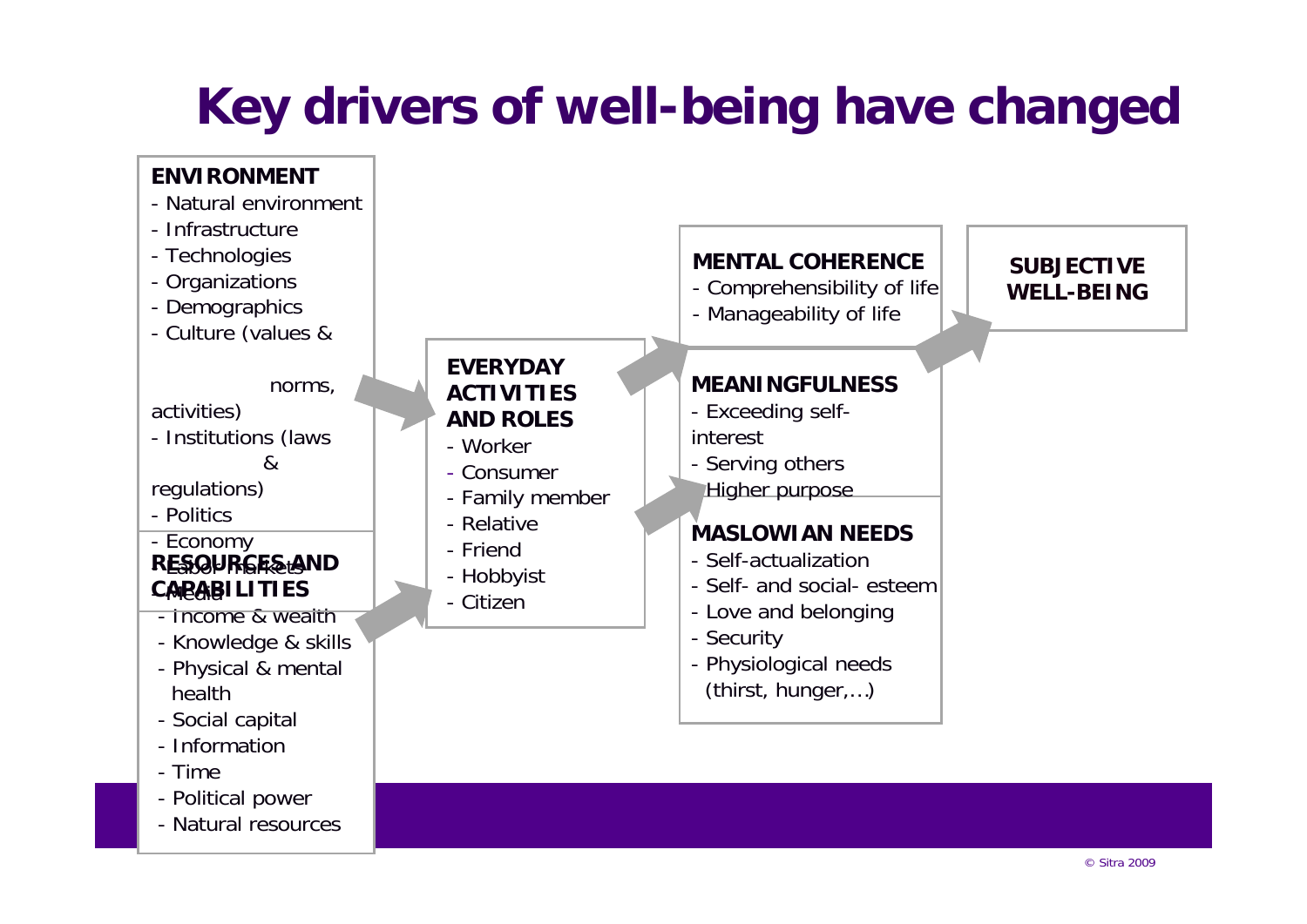# **From deprivation to "Problem of choice"**

#### **Increased:**

- resources & capabilities (income, wealth, health, info, knowledge)
- satisfaction of basic (material) needs
- freedoms (deregulation & normlessness)
- personal & resource mobility
- market supply & marketing pressure
- hurry (time remains fixed: 24/7)
- uncertainty due to transformation and complexity

#### **Growing:**

 • problems in decision making (due to uncertainty, information overload,

spillovers, normlessness)

•individualism

- •selfishness (due to normlessness)
- •conformomity to market and peer pressures
- •short-termism and procrastination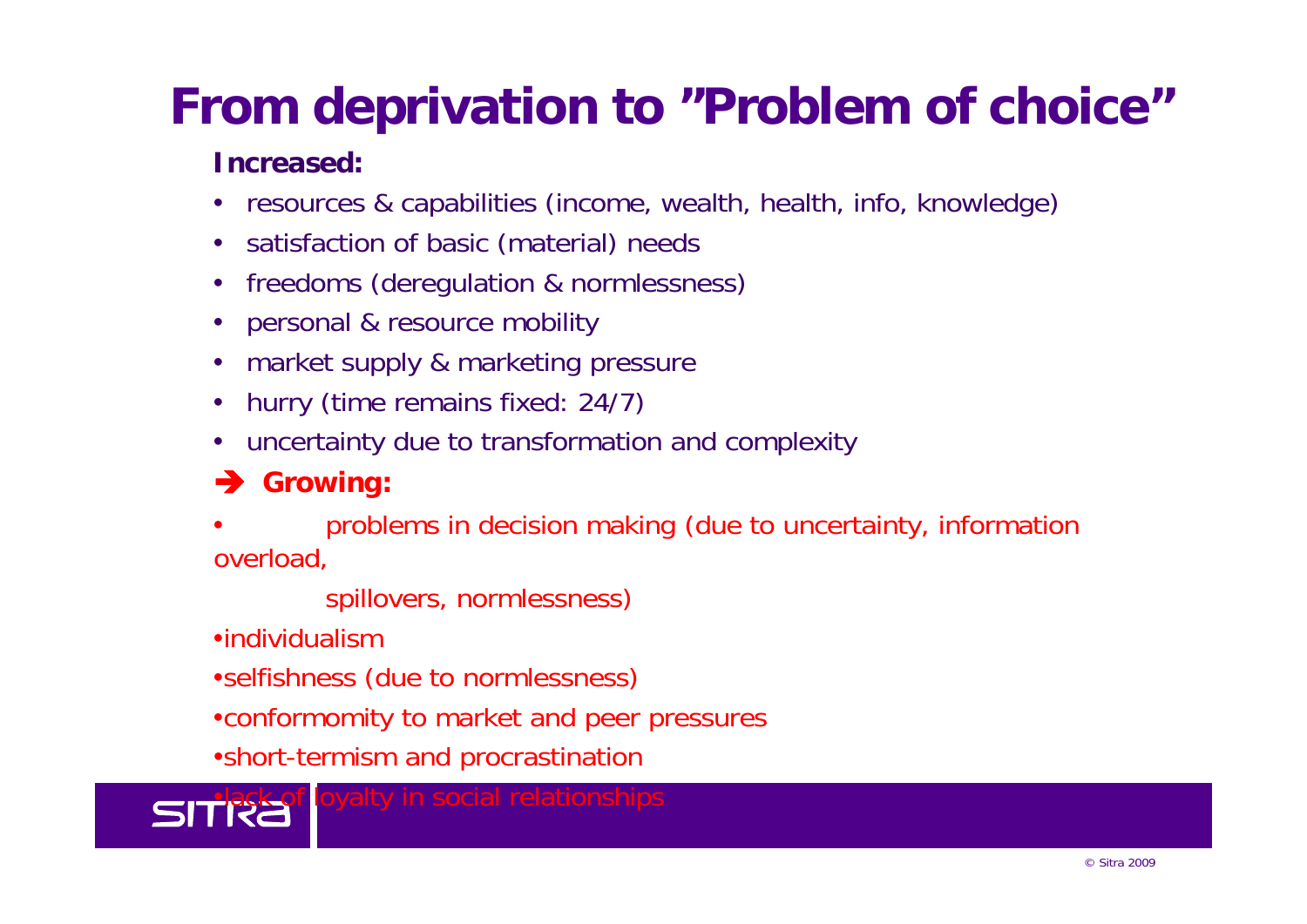

#### **AVNER OFFER**

#### THE CHALLENGE OF AFFLUENCE

Self-Control and Well-Being in the United States and Britain since 1950



#### THE PARADOX OF CHOICE WHY MORE IS LESS BARRY SCHWARTZ

**HOW THE CULTURE OF ABUNDANCE ROBS US OF SATISFACTION** 



amount of choice that renders the consumer helpless. A must read." -Martin Seligman, author of Anthentic Happiness

**OXFORD** 

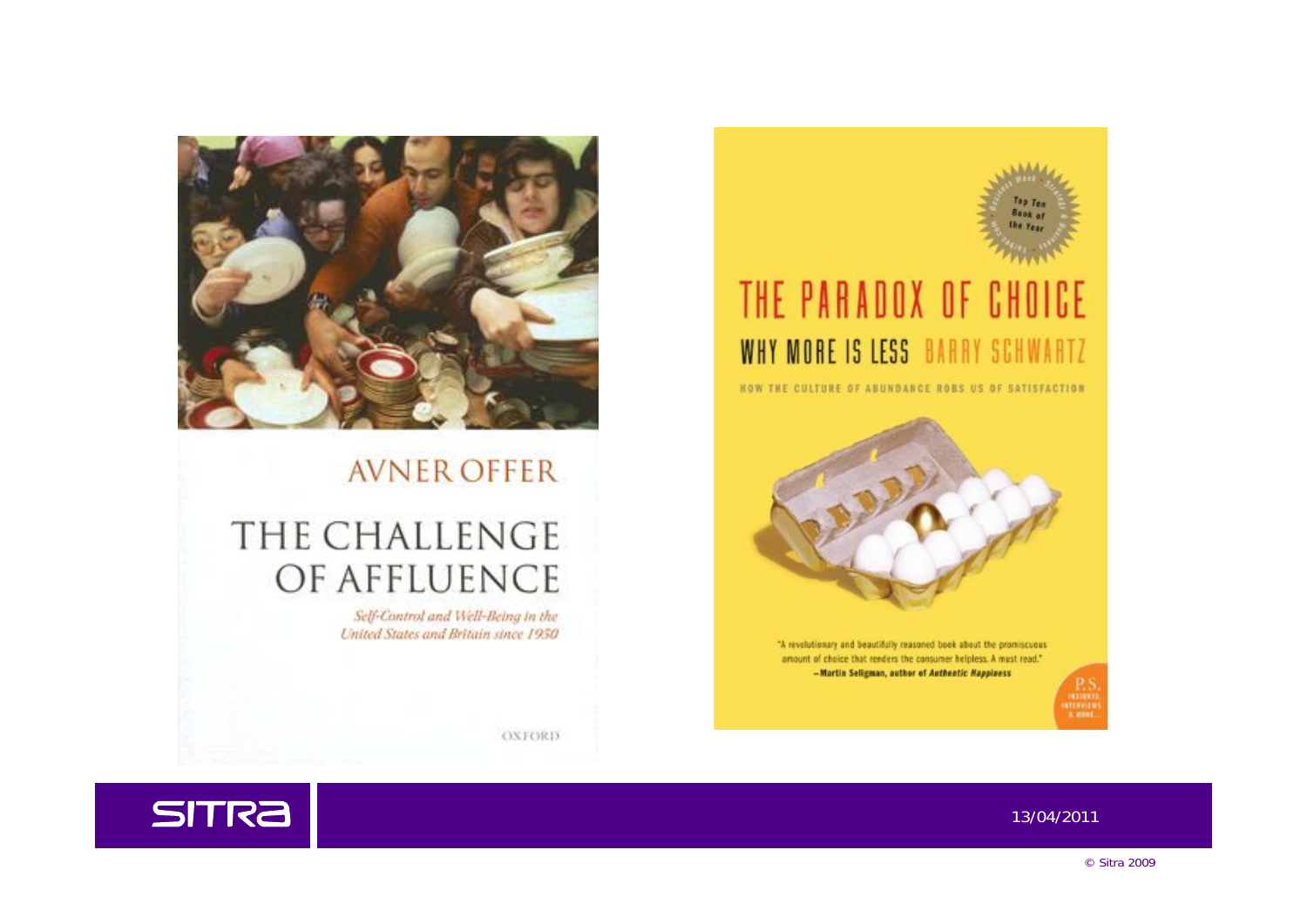# **Hectic life in affluent society**

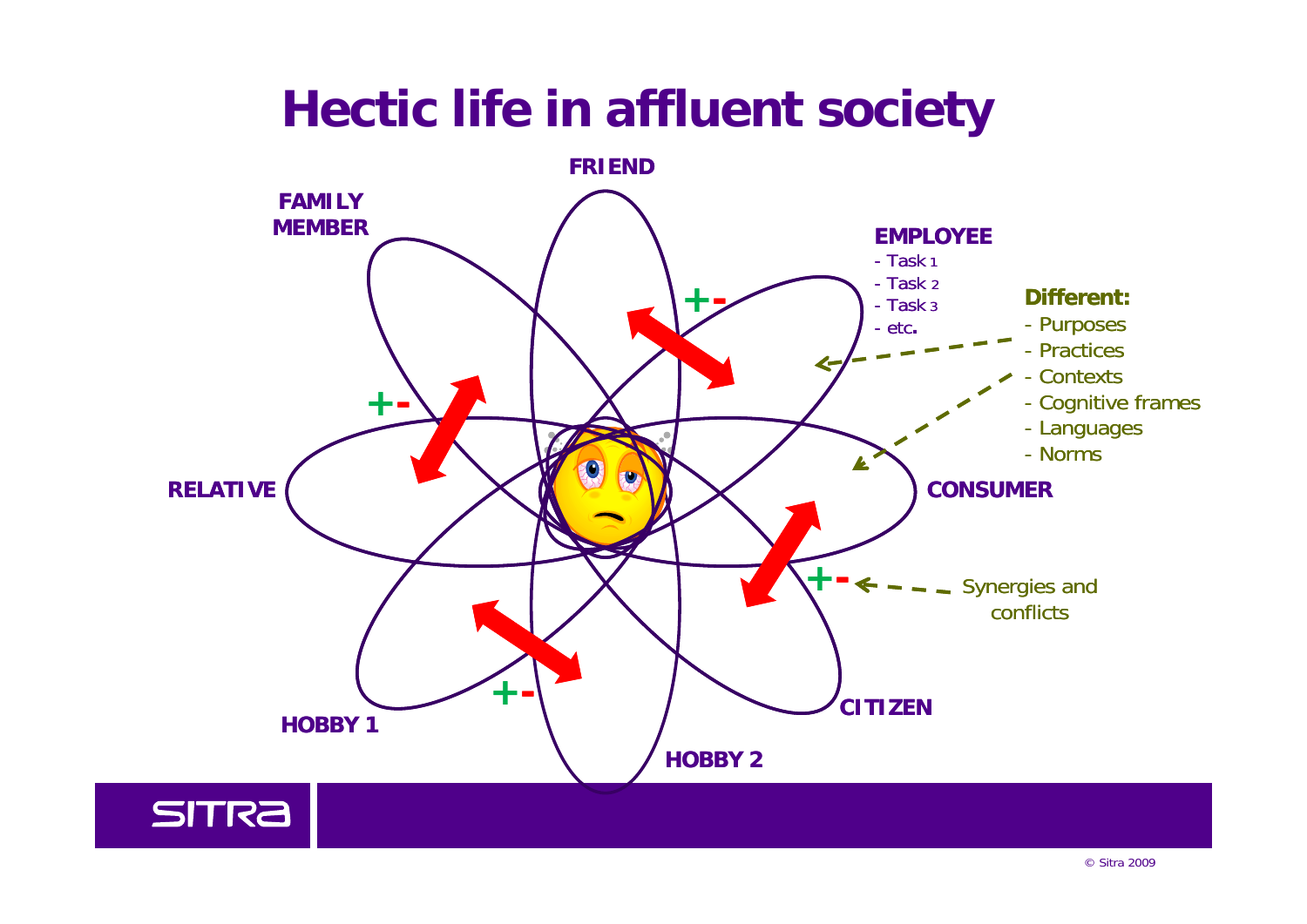# **"Problem of choice" and higher needs**

- Social relationships and social needs
	- Love and belonging
	-
	- loyalty
	- Social esteem  $\begin{array}{ccc} \leftarrow & \text{vs. individualism, selfishness, short-terminm} \end{array}$ • Self-actualization (hurry), lack of
- **→ Purpose and meaning in life**

vs. individualism, selfishness, market pressures, specialization & complexity

- $\rightarrow$  Mental coherence
	-
	-

• Comprehensibility  $\begin{bmatrix} \cdot & \cdot & \cdot \\ \cdot & \cdot & \cdot \\ \cdot & \cdot & \cdot \end{bmatrix}$  vs. uncertainty, complexity, decision • Manageability **Fig. 3** making problems, short-termism (hurry),

#### competing loyalties

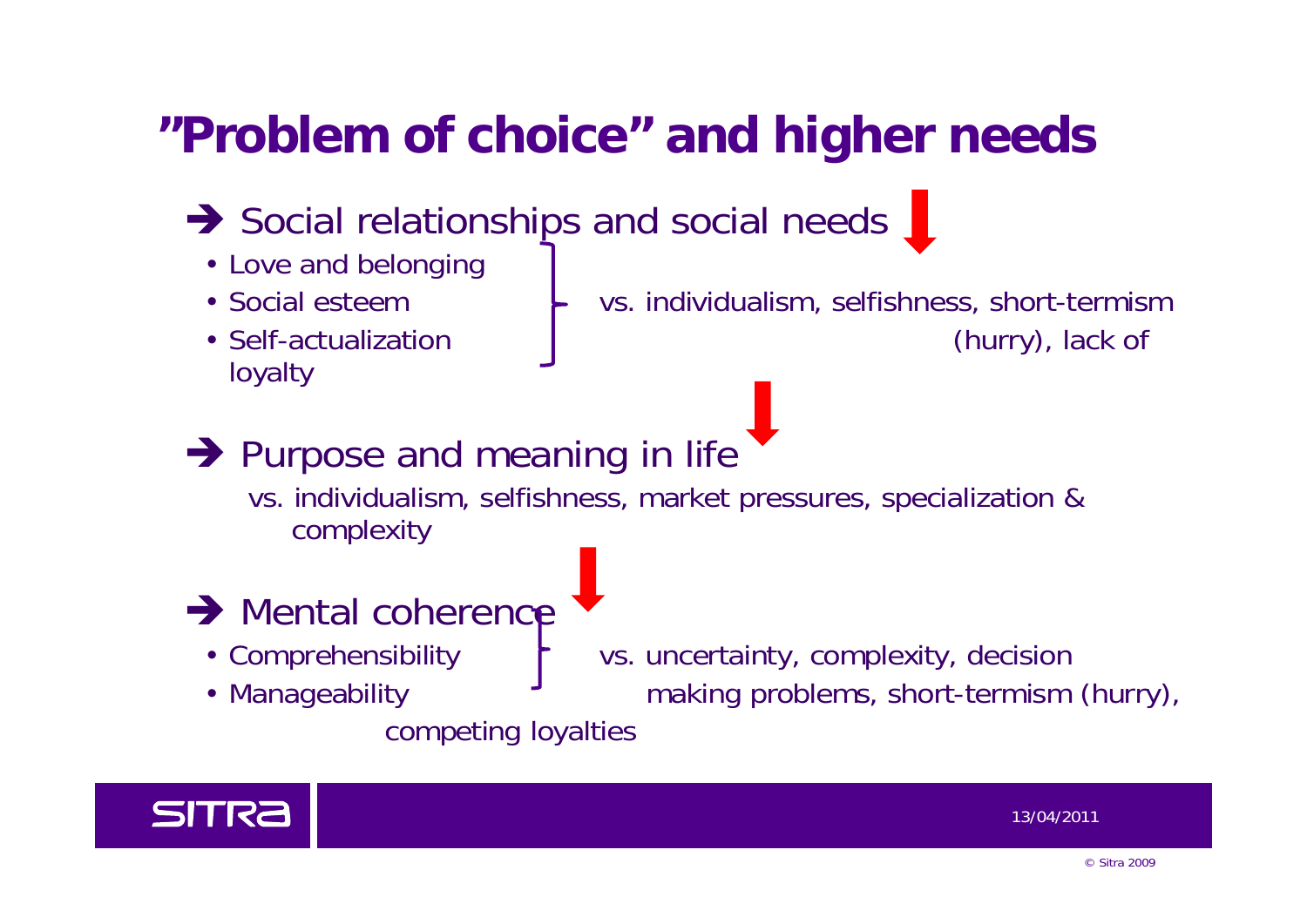# **Antonovsky's sense of coherence (SOC)**



Source: Aaron Antonovsky; Monica Eriksson & Bengt Lindström

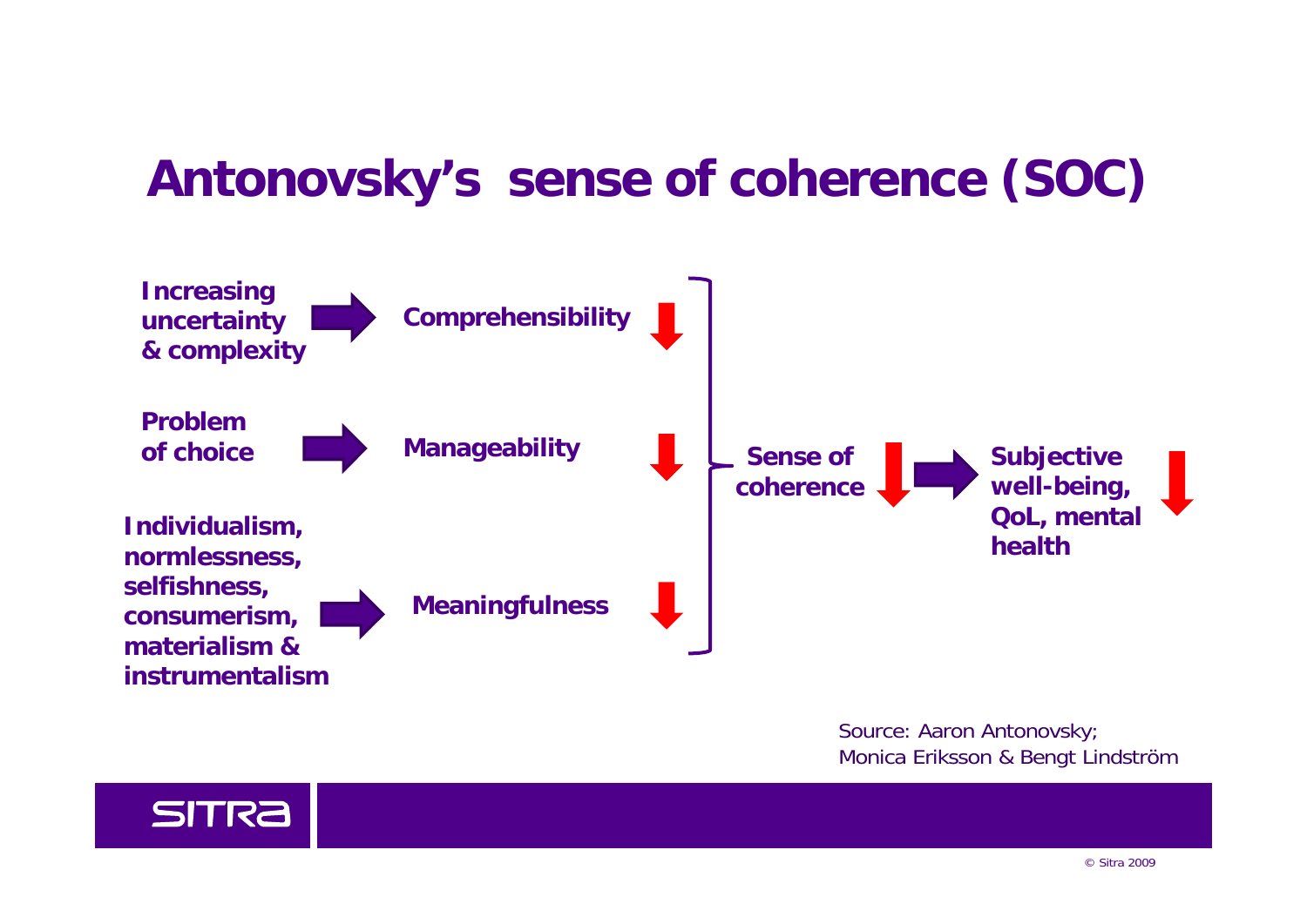# **Sense of coherence, mental health and well-being**

"The [empirical] evidence shows that SOC is strongly and negatively related to anxiety, burnout, demoralization, depression and hopelessness, and positively with hardiness, mastery, optimism, self-esteem, good perceived health, quality of life and well-being."

Source: Bengt Lindstrom & Monica Eriksson (2005): "The Salutogenic Perspective and Mental Health", in *Promoting Mental Health*, WHO)

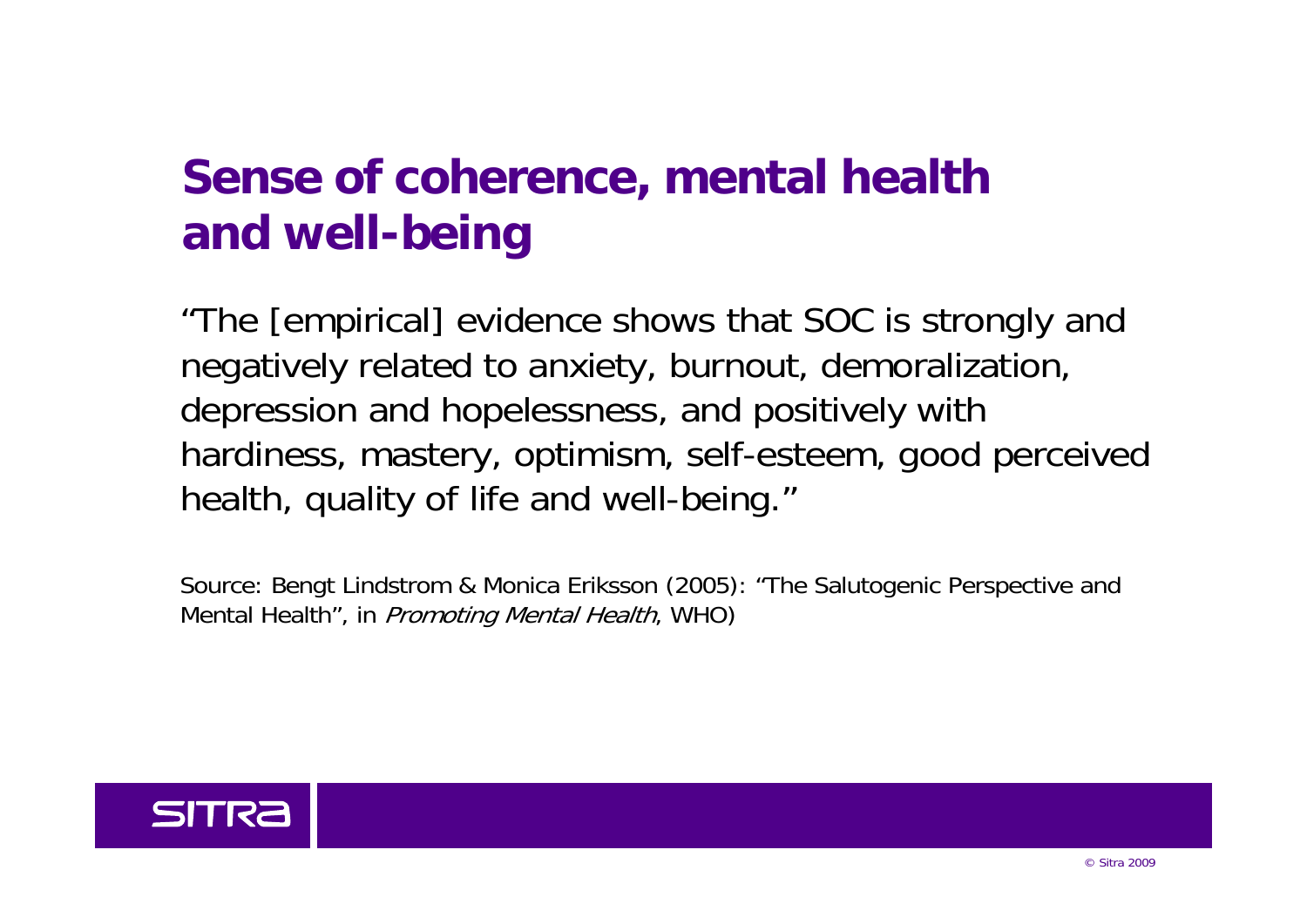### **Growing mental pressures and demands of working life**



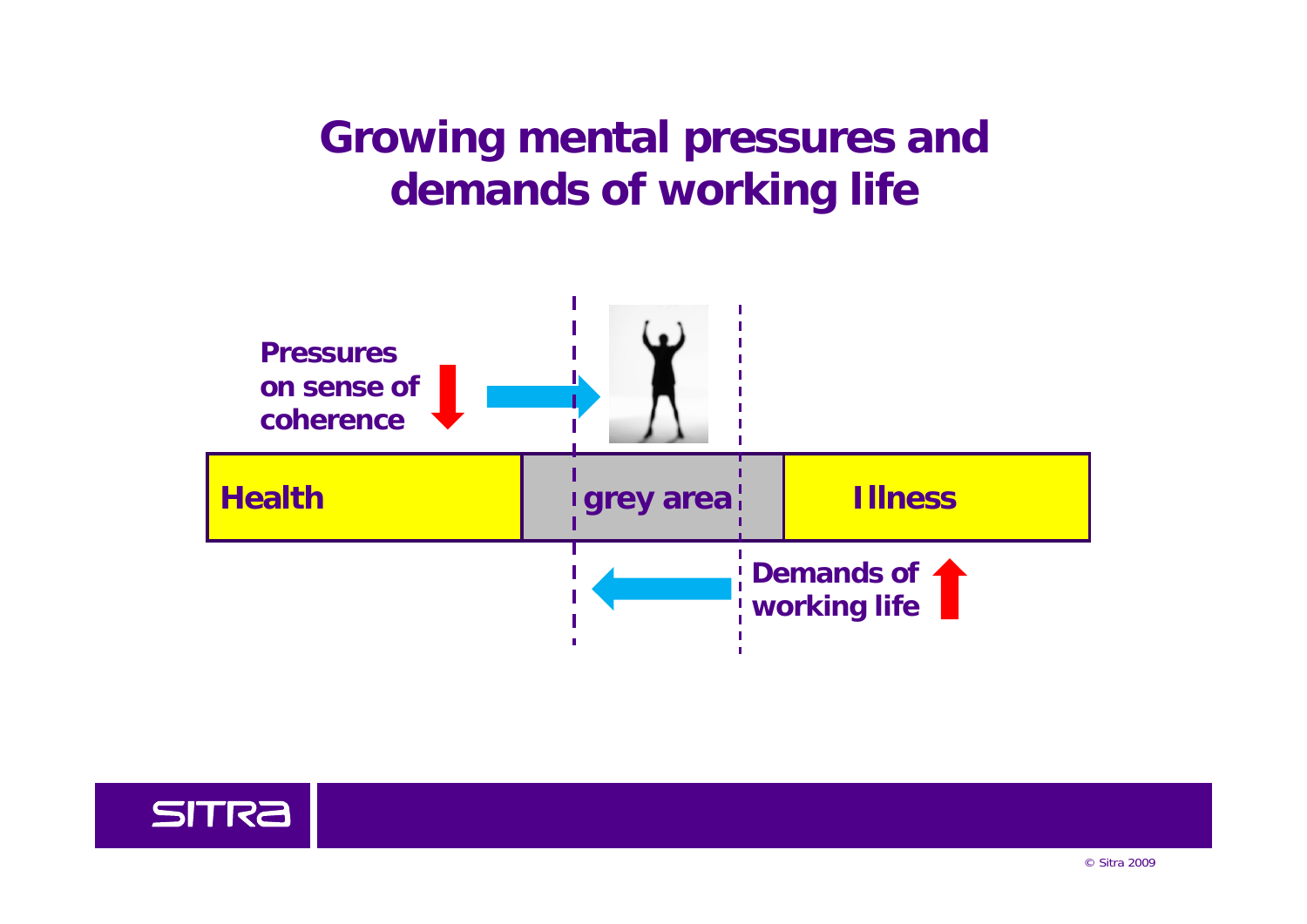### **Sickness pensions due to depression in Finland, 1983–2006 (private sector)**



Source: Finnish centre for pensions

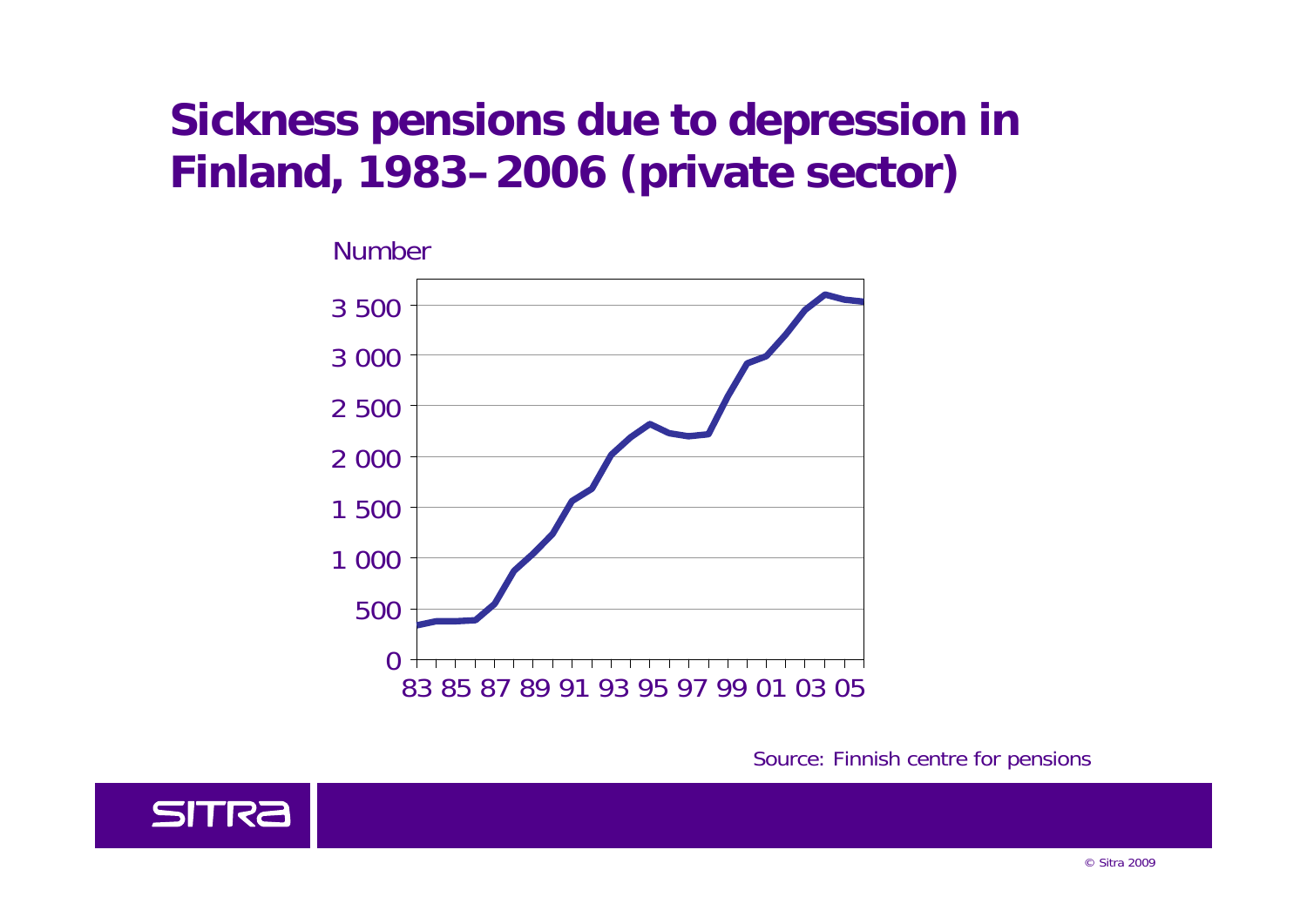### **Key problems in decision making**

- 1. Short-termism
- 2. Selfishness

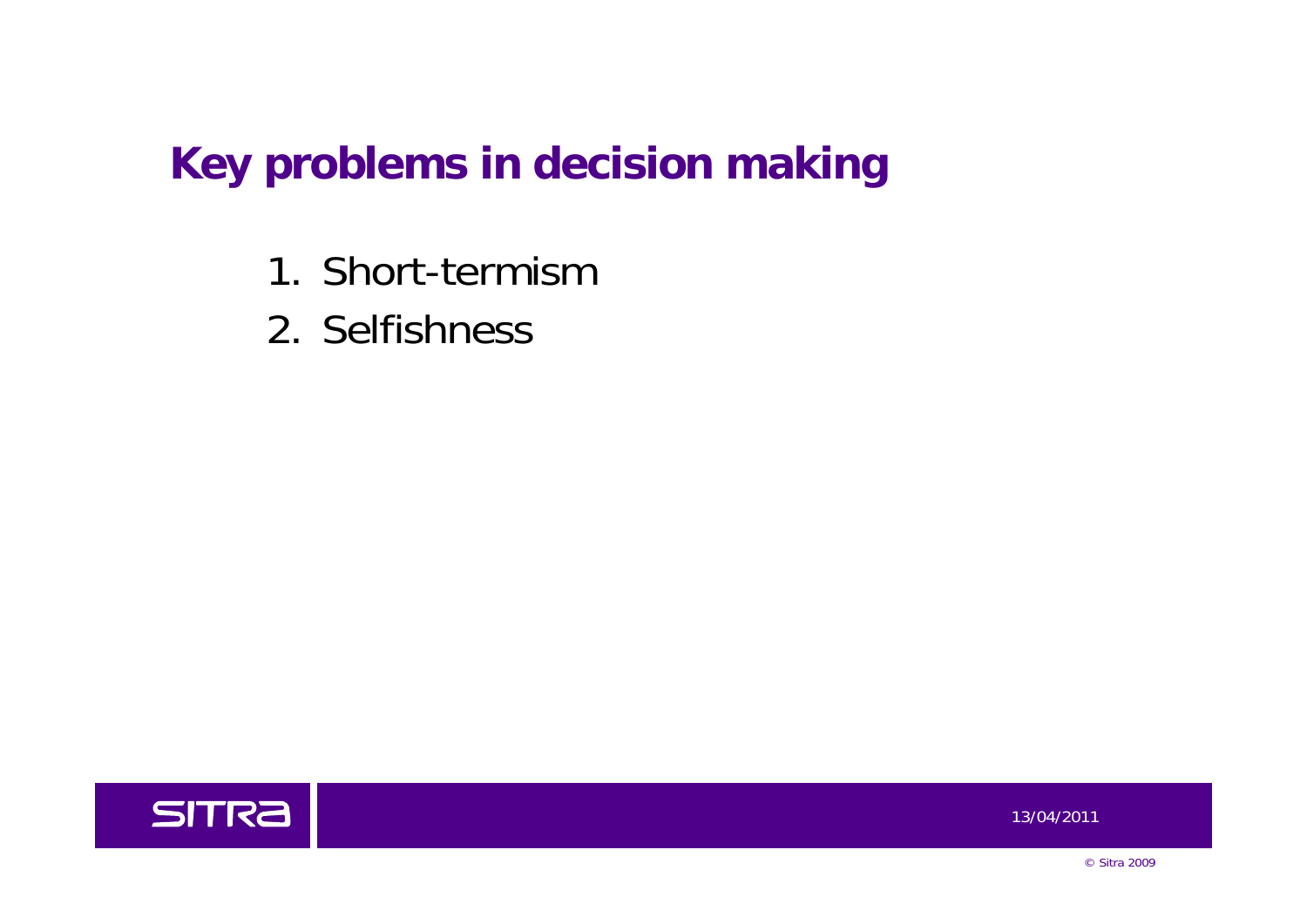## **1. Short-termism**

- People tend to be **myopic** in their decsion making. **Instant gratification** and **procrastination** win over long-term interests (Ainslie 1992; Steel 2011).
- People have particular problems in assessing the well-being impacts of their decisions if:
	- **their impacts extend long into the future**, and/or
	- **if their living environments are undergoing major changes** (Kahneman & Thaler 2006).
- **People have more alternatives and choice than ever**:
	- resources, capabilities, freedoms and mobility have grown
	- behavioral norms and regulation has become less stringent
	- market supply (for instant gratifications) has increased
- **But time is still a fixed resource** (24/7).
- ◆Crowding of life's activities; growing hurry, short-termism and procrastination; decreasing commitment and loyalty ("grass greener on the other side...?").

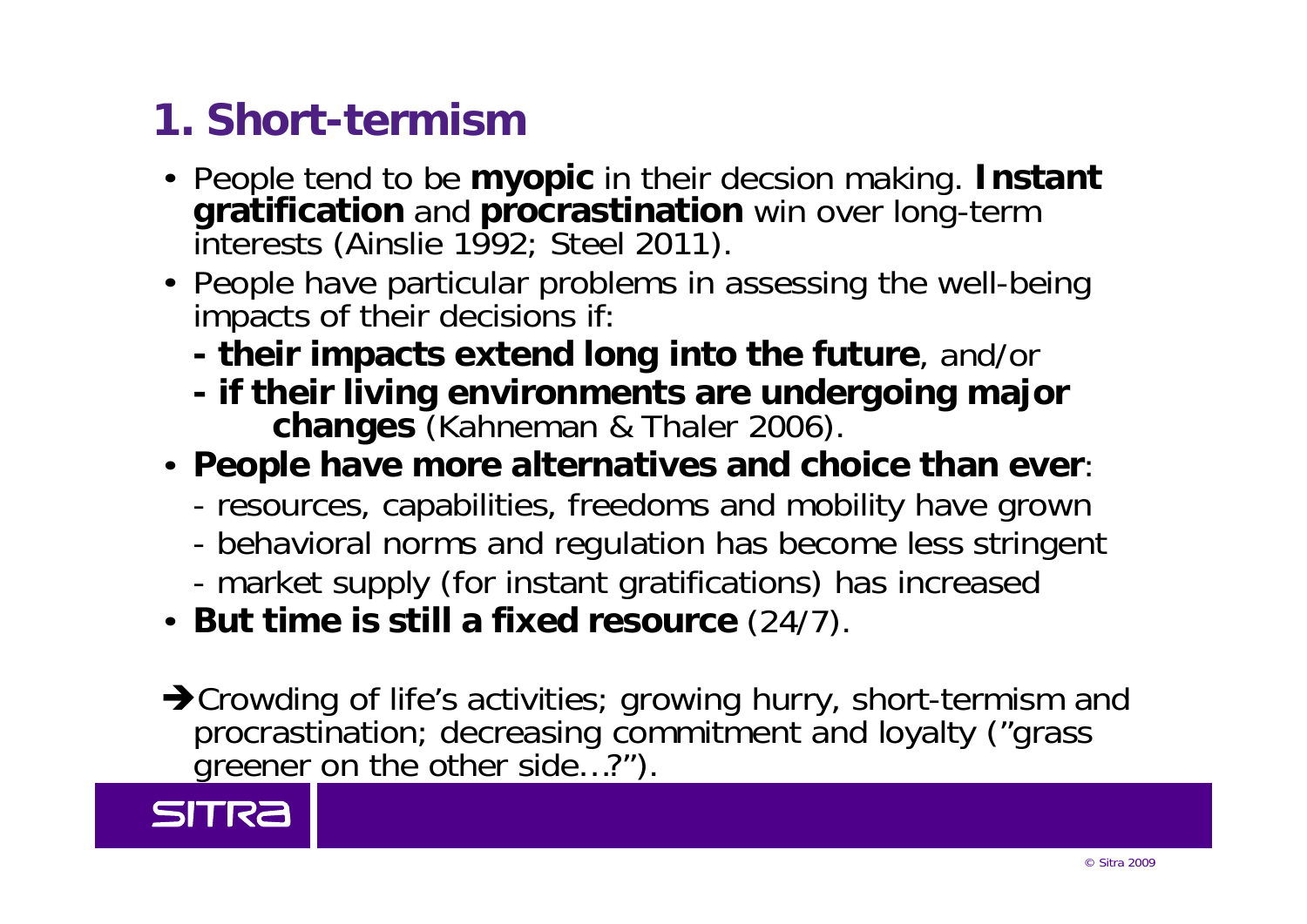## **Weight of new army servicemen in Finland (kg)**



Source: Santtila et al., Finnish armed forces

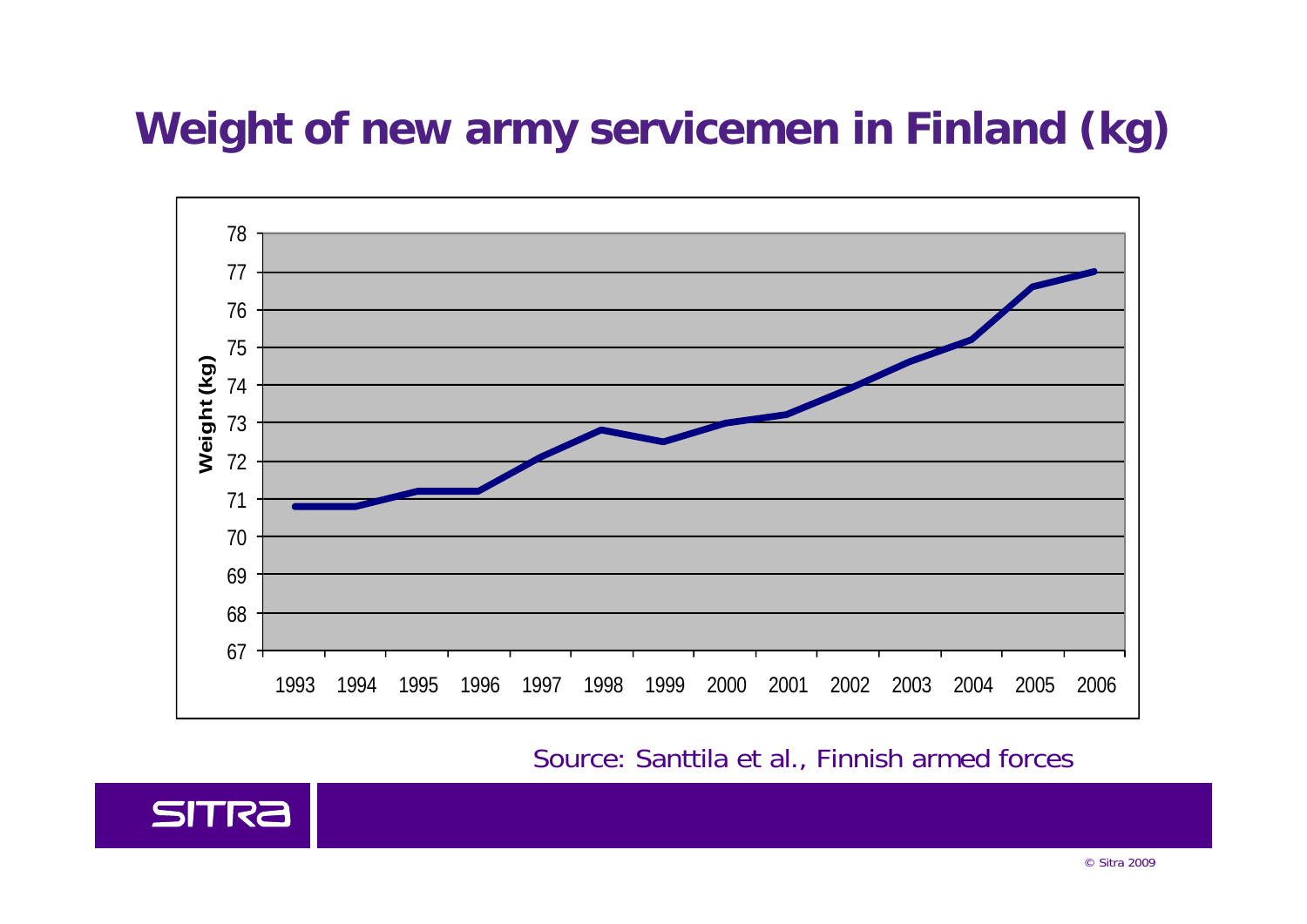#### **Cooper test results of new army servicemen, 1975 - 2006**



Source: Santtila et al., Finnish armed forces

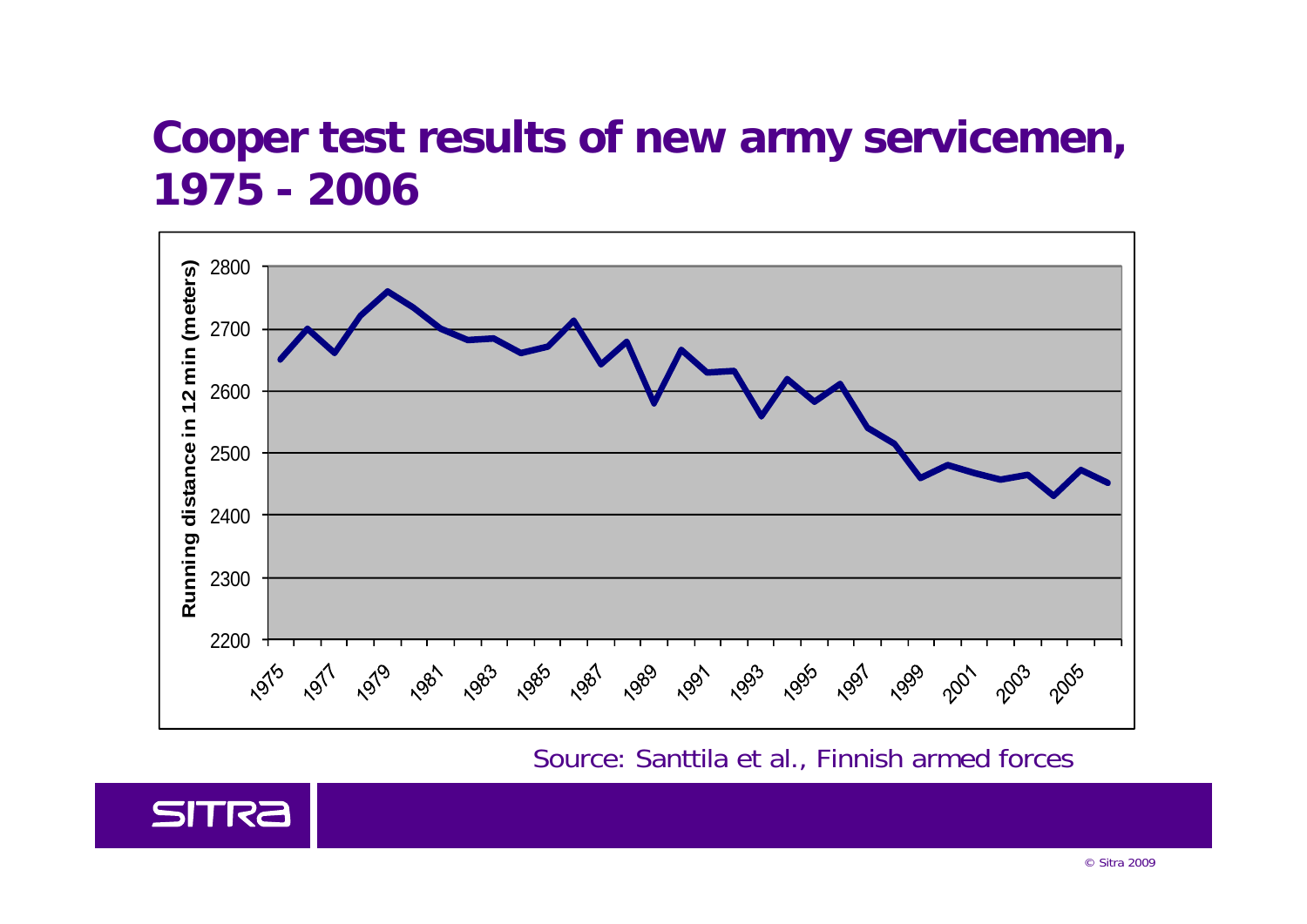

# **The Procrastination Equation**

How to stop putting things off and start getting things done



**DR PIERS STEEL** 

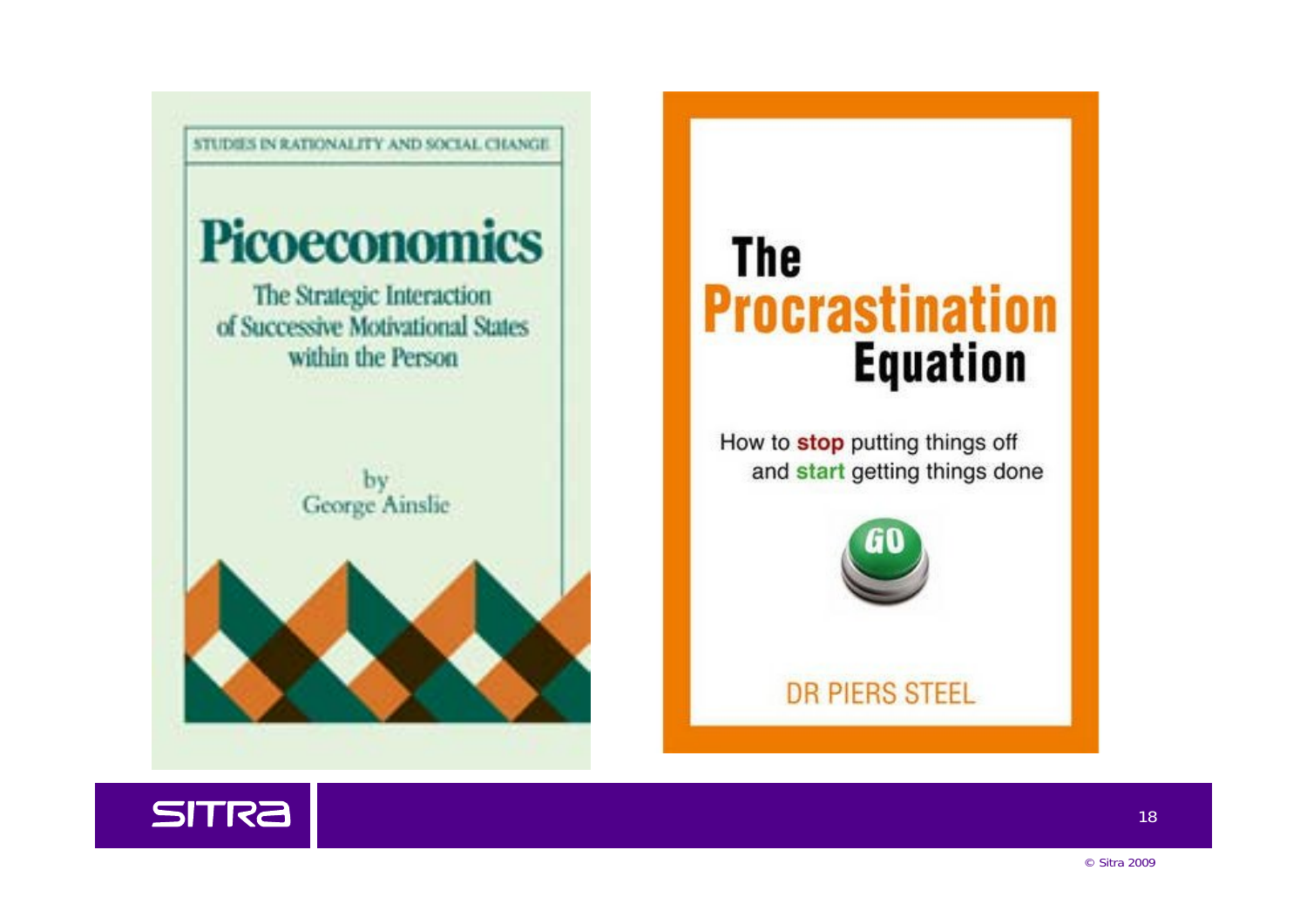### **2. Selfishness**

- Stregthening of individualism as a value. Emergence of post-modern splintered culture and the decay of common cultural norms.
- Growing difficulties in understanding the full consequences of one's actions due to increasing specialization and complexity.
- Market ideology that legitimizes short-term and selfish choices. The "invisible hand" is assumed to take care of the common good.

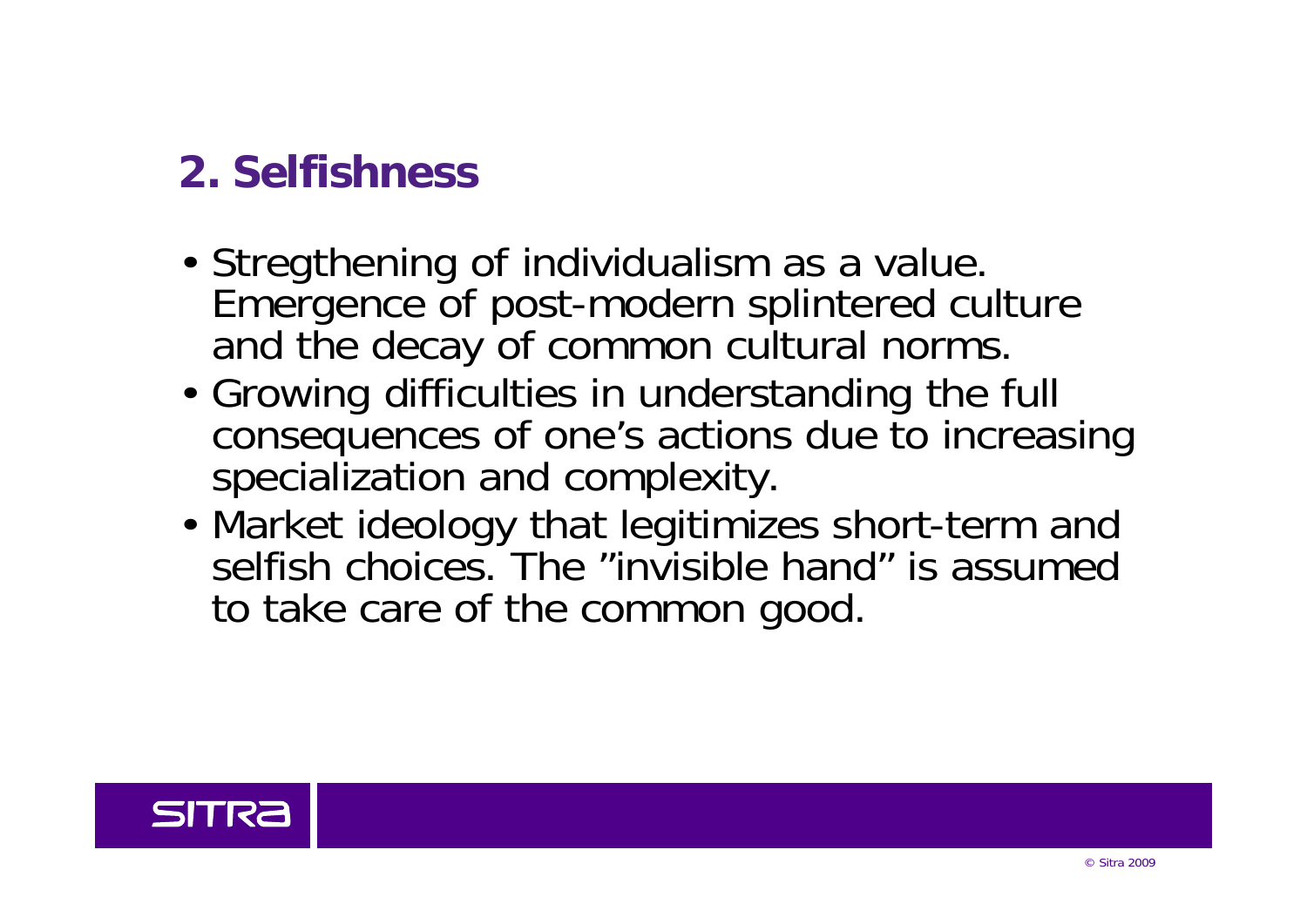### **Selfishness in Finnish traffic**



**SITRA**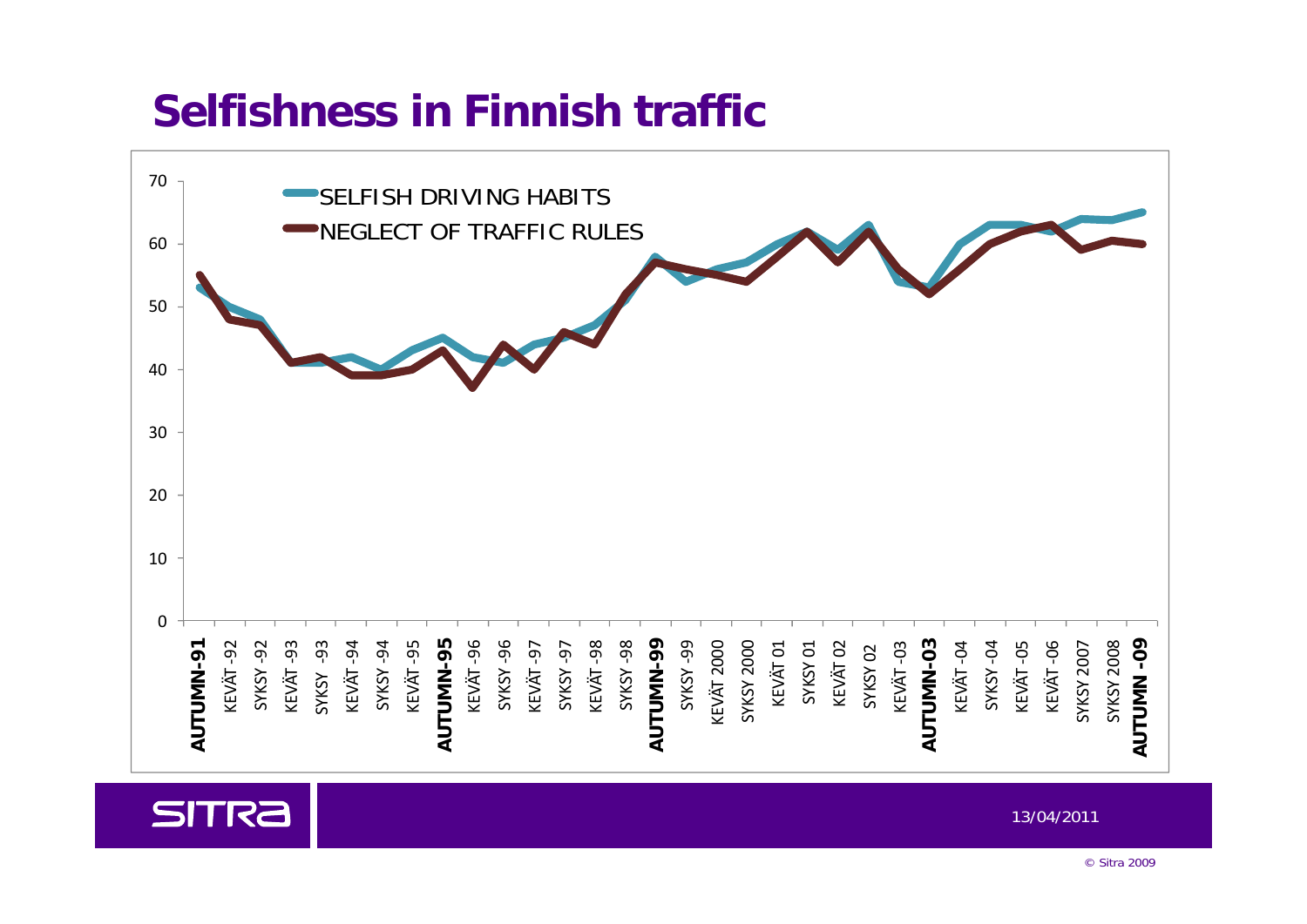## **Why do short-termism and selfishness decrease well-being?**

Individual decisions often involve **small negative externalities** (or spillovers), which are not noticed, but which accumulate into big problems:

- **over time**, when the individual repeats the same decisions and behaviors
- **in large groups**, when numerous people make similar decisions

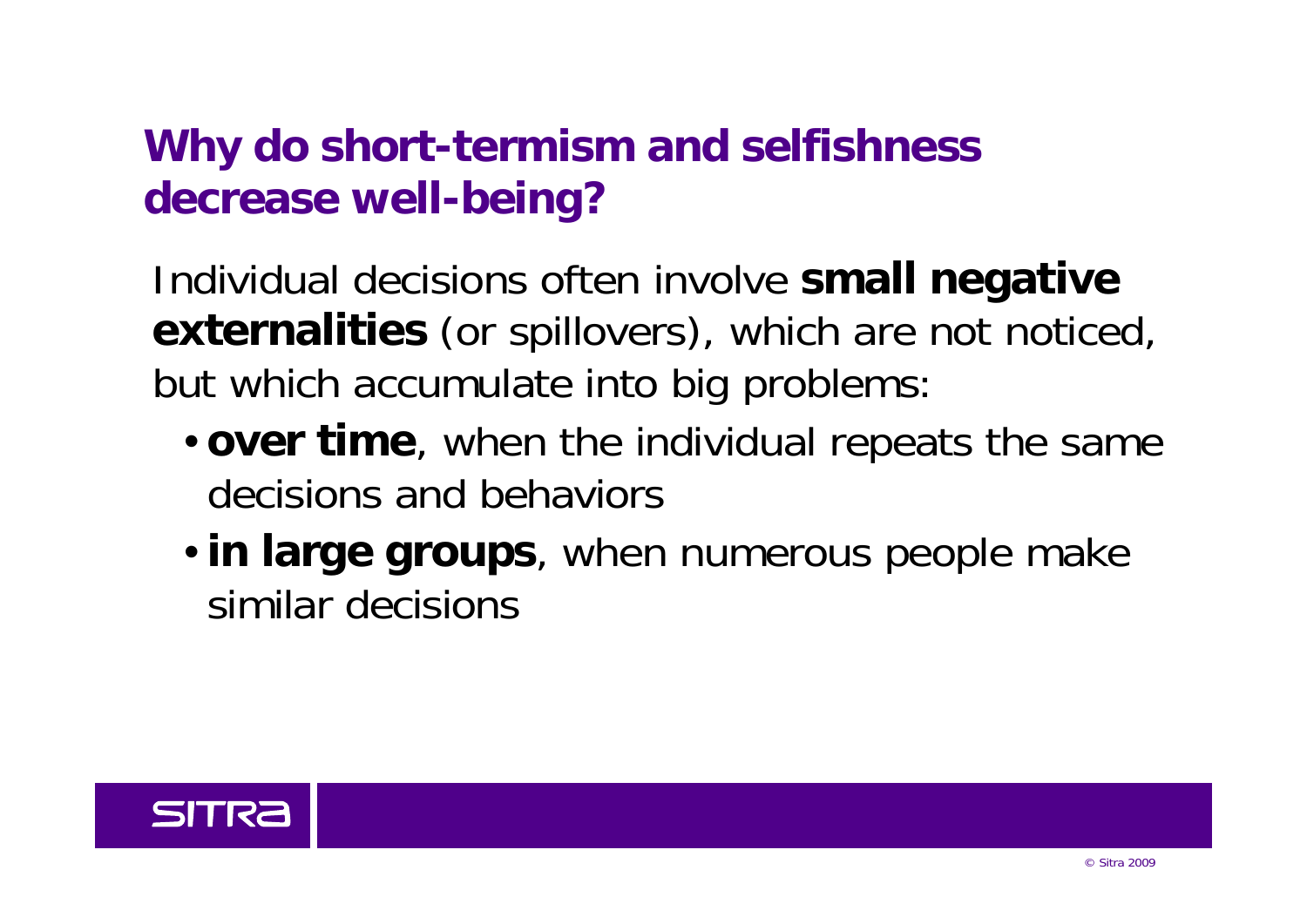## **Short-term and selfish behavior has accumulating effects on well-being**

- Unhealthy eating habits and inadequate physical excercise  $\rightarrow$  obesity and related illnesses (e.g. diabetes 2)
- Alcohol, tobacco and drugs abuse  $\rightarrow$  dependencies, illnesses and death
- Overconsumption  $\rightarrow$  over-indebtedness
- High investments in career building or favorite hobbies  $\rightarrow$ social relationships and child raising suffer, work related mental illnesses increase
- Postponement of having children  $\rightarrow$  childlessness, greying of population
- Increasing tourism to far-off countries, more driving with cars  $\rightarrow$  growing environmental problems

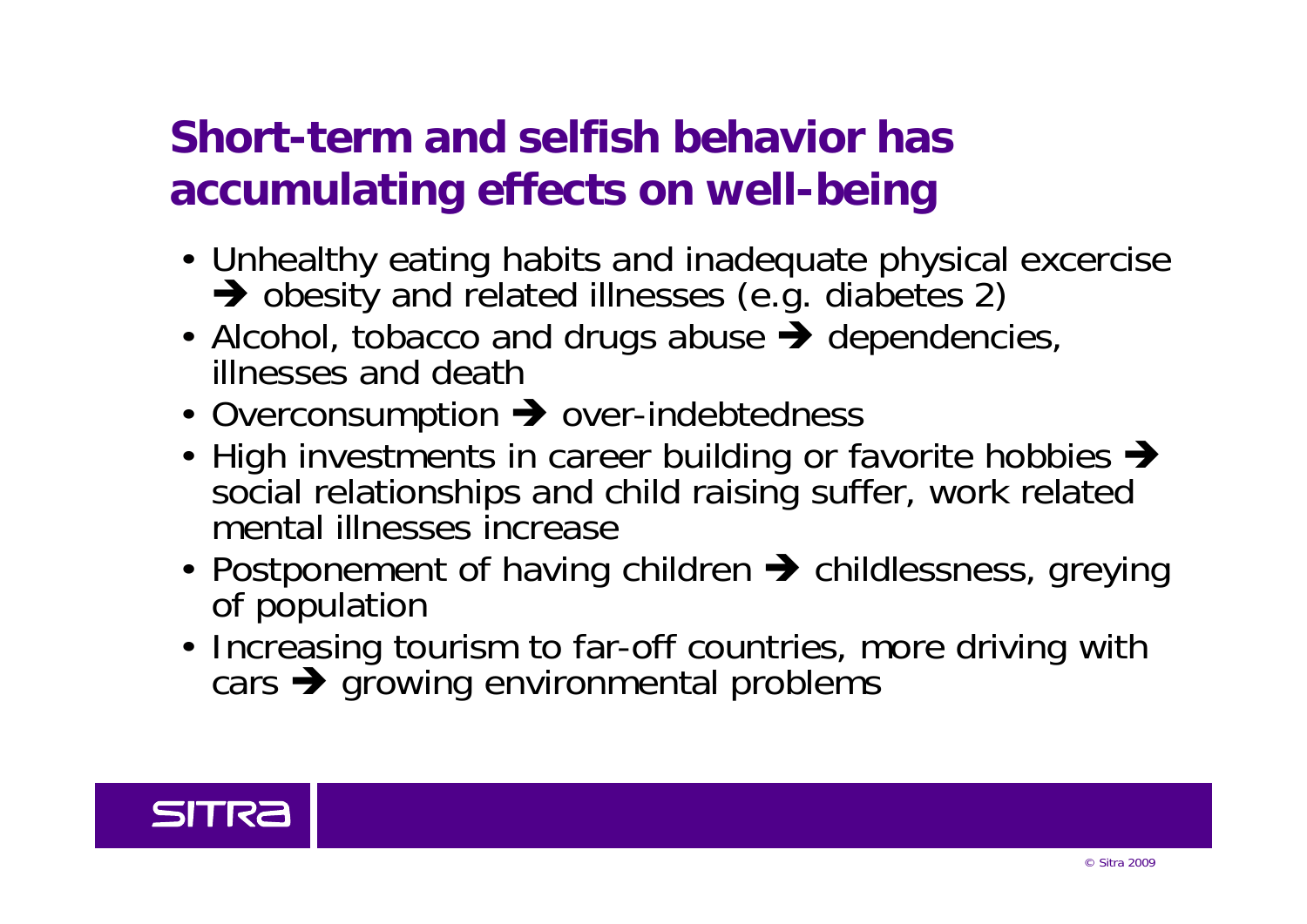#### **Accumulating impacts of individual decisions in the long-term and in large groups**

| Long-term         | Life management<br>problems<br>(Kahneman, Giddens)       | Environmental,<br>child development<br>social relationship<br>problems             |
|-------------------|----------------------------------------------------------|------------------------------------------------------------------------------------|
| <b>Short-term</b> | <b>Hedonistic instantl</b><br>gratification<br>dominates | Traffic jams, litter-<br>ing, status compe-<br>tition, etc.<br>(Hirsch, Schelling) |
|                   | <b>One's own</b><br>well-being                           | Others'<br>well-being                                                              |



13.4.201123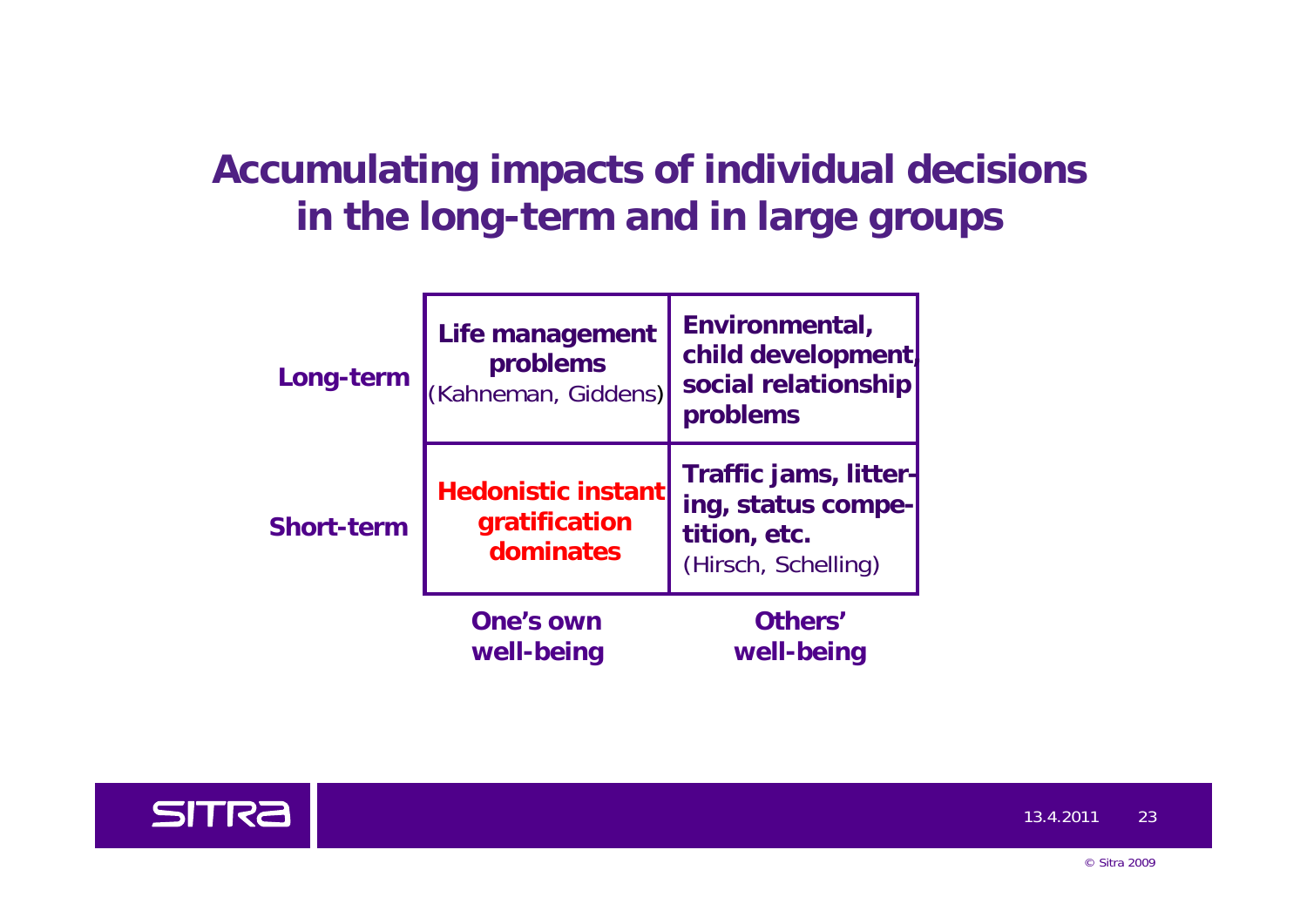# **How could we improve well-being?**

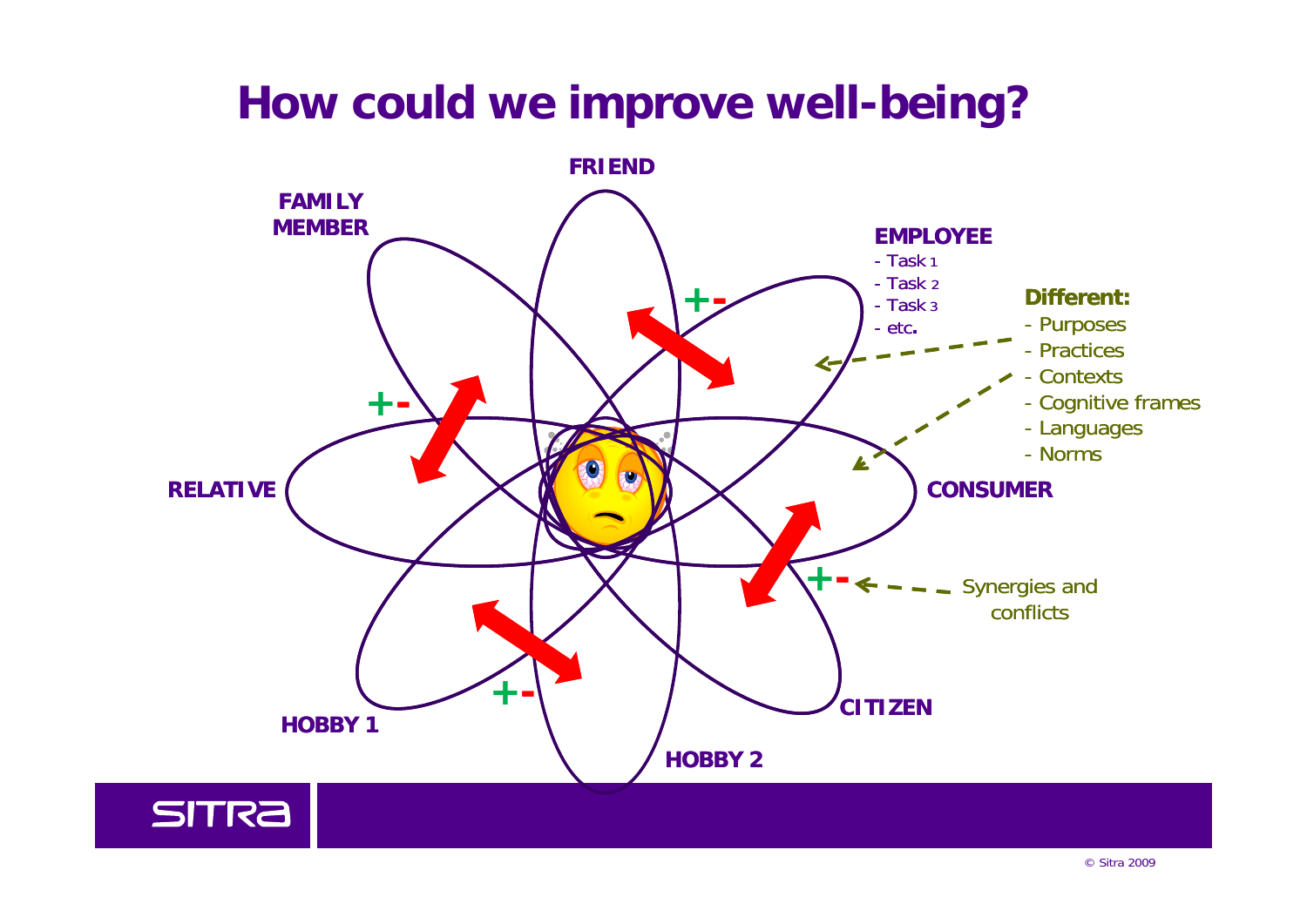## **Stafford Beer: Viable System Model**

- Organizational environments are increasingly dynamic and complex. Hierarchical organizations are too slow and inflexible to cope with this.
- Need to decentralize power, but then achieving cohesion and synergy becomes a problem.
- The Viable System Model offers a way of gaining both **functional decentralization** and **cohesion of the whole**.
- **Recursive structure**: All living systems are composed of a series of sub-systems, each having self-organizing and selfregulatory characteristics.
- Each viable system requires five elements: **operations, coordination, control, intelligence** and **policy** (direction, values, purpose).

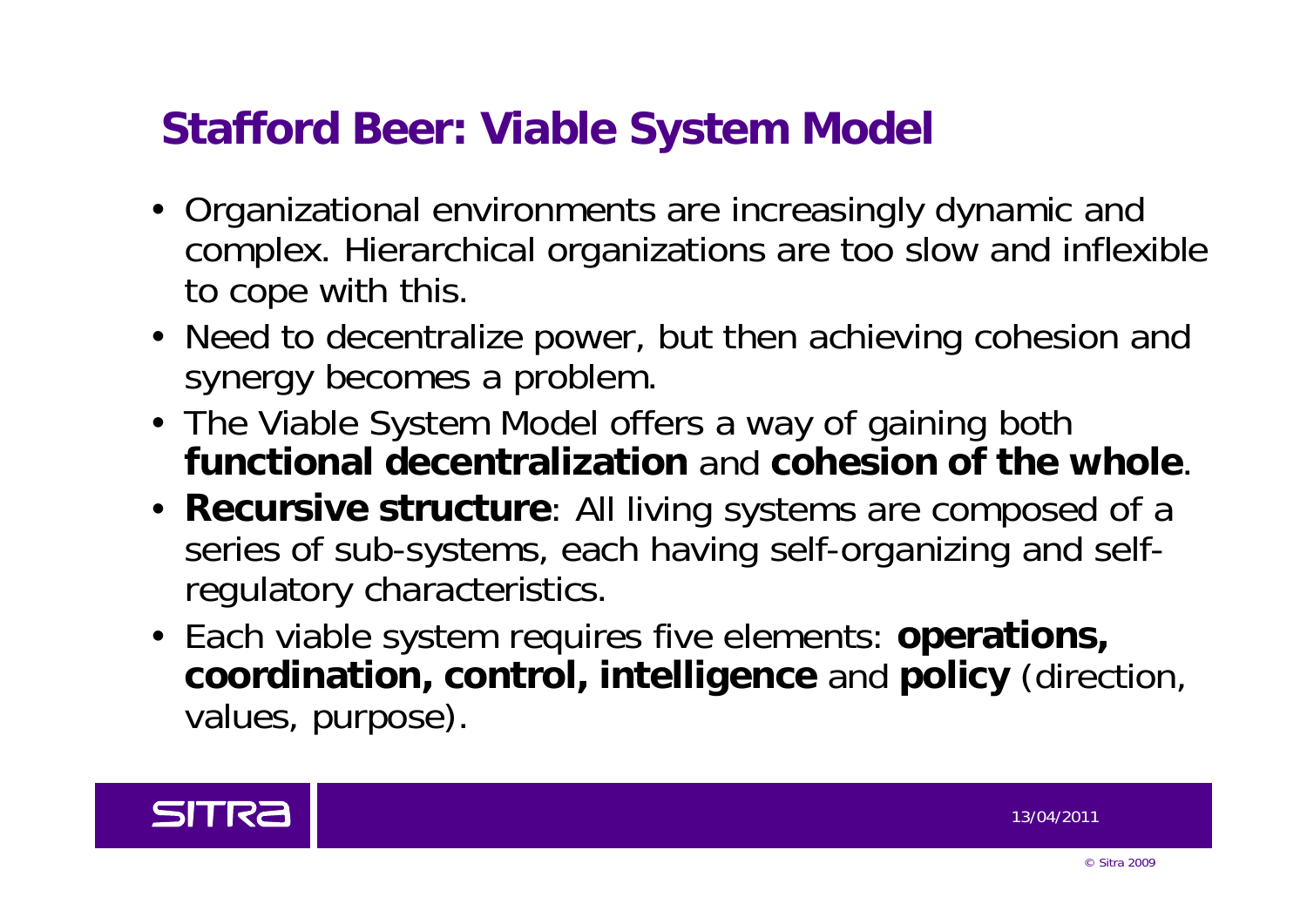## **Individual's life as a Viable System**

- The everyday life of a human being is a system of subsystems in which different activities take place. Each activity adds value (well-being) and has its own goals, values, rules, languages, etc.
- The interdependencies and interfaces of each activity must be **coordinated** to operate **synergistically**. How well are our everyday activities coordinated?
- Is the whole system under our **control**? How does it affect our well-bein g as a whole? Can we mana ge our lives? **(coordination & control= manageability**!)
- **Intelligence:** Do we understand what's going on in the world around us? Or, who we are? **(= comprehensibility!)**
- **Policy**: What's the direction and purpose of our life? **(= meaningfulness!)**

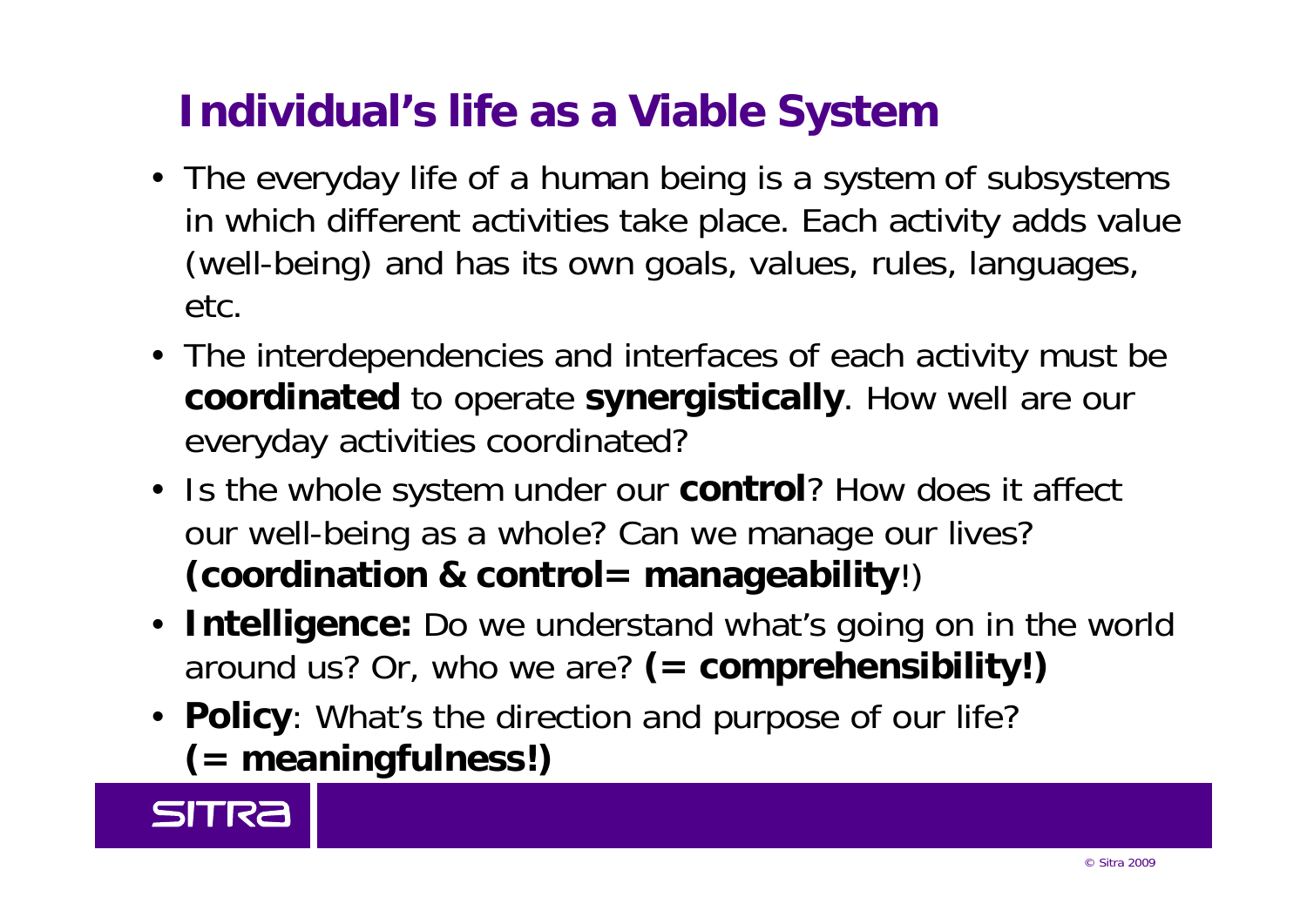# **Ashby (1958): Law of requisite variety**

- The variety of the controller must be equal to that of the controlled.
- If the variety of disturbances (Vd) grows, old institutional responses/mechanisms (Vr) become inadequate in controlling them, and the variety (uncertainty) of outcomes (Vo) grows.
- Minimal value of Vo is Vd Vr
- Given the variety of disturbances, the "goodness" or value of the outcome depends on the "capacity" (variety of responses) of the regulator (decision maker).
- Due to "limitation on 'the capacity of Man'", there is a limit to the variety (choice) that people can deal with.
- "Problem of choice" means an **overwhelming variety** of life options. Due to **limited time and cognitive capacity**, we cannot deal with this variety anymore. **Life management problems!**

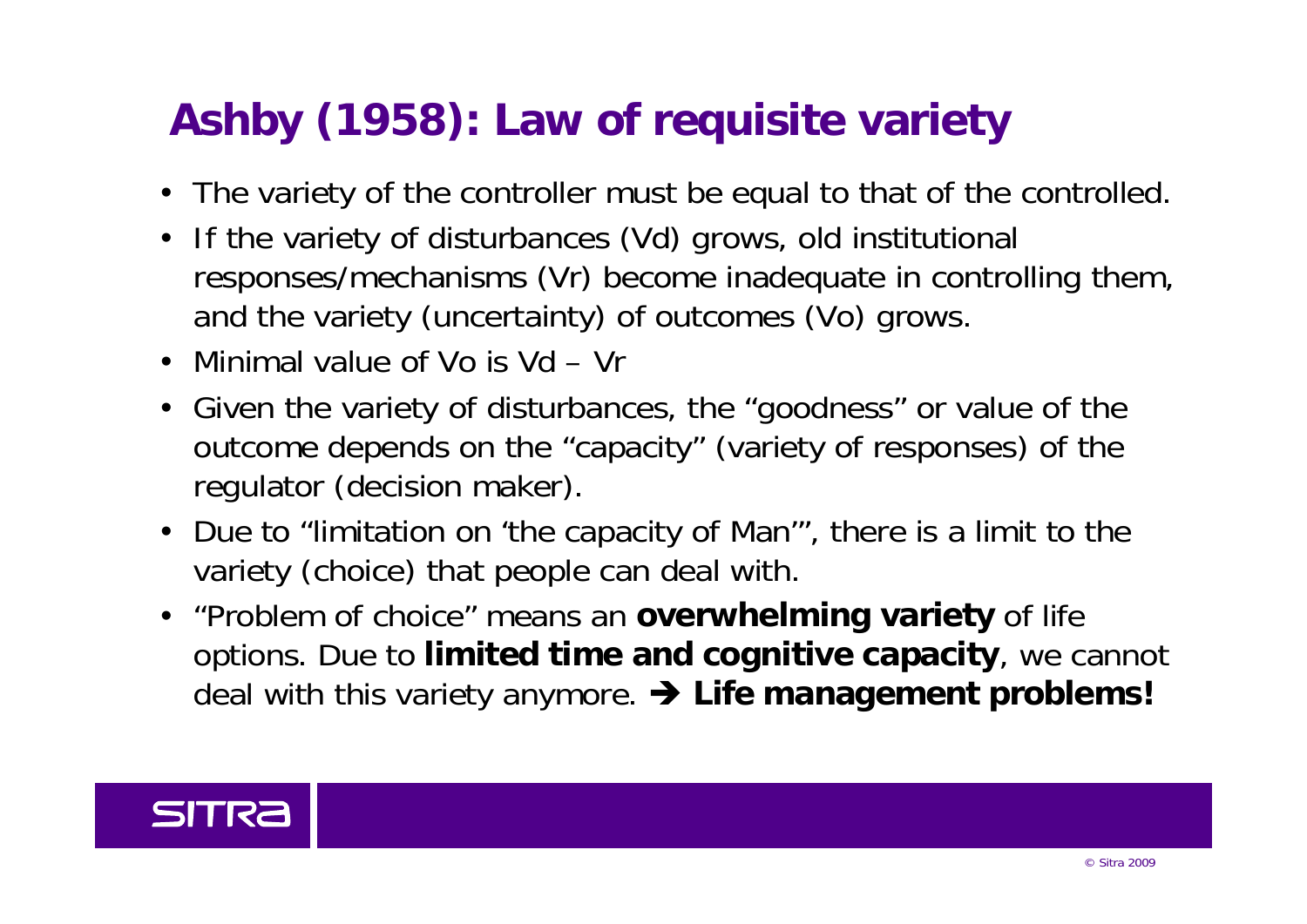# **Policy implications?**

- The variety of living environments must be reduced to manageable proportions by (a) **reducing variety** or (b) **increasing individual capacity (viability)**.
- **Reducing variety and choice:**
- Being more selective in one's commitments based on their compatibility and personal strengths (downshifting, flow activities, purpose, work & life bal.)
- Outsourcing activities unimportant to well-being ("support economy")
- Coherent living environments (cocooning, retro fashion & brands, nature, human-centric technology, cultural norms & regulation, customized services, working life, media)
- Mindfulness training, fundamentalism, traditional values
- **Improving capacity (viability):**
- coordination & control (manageability): calendars, PDAs, peer support, close social relationships, health & rest
- intelligence (comprehensibility): learning, new skills, meditation
- policy (direction & purpose = meaningfulness): spiritualism,<br>volunteering, serving others (or society)
- **Transformational human being** (O'Hara)?

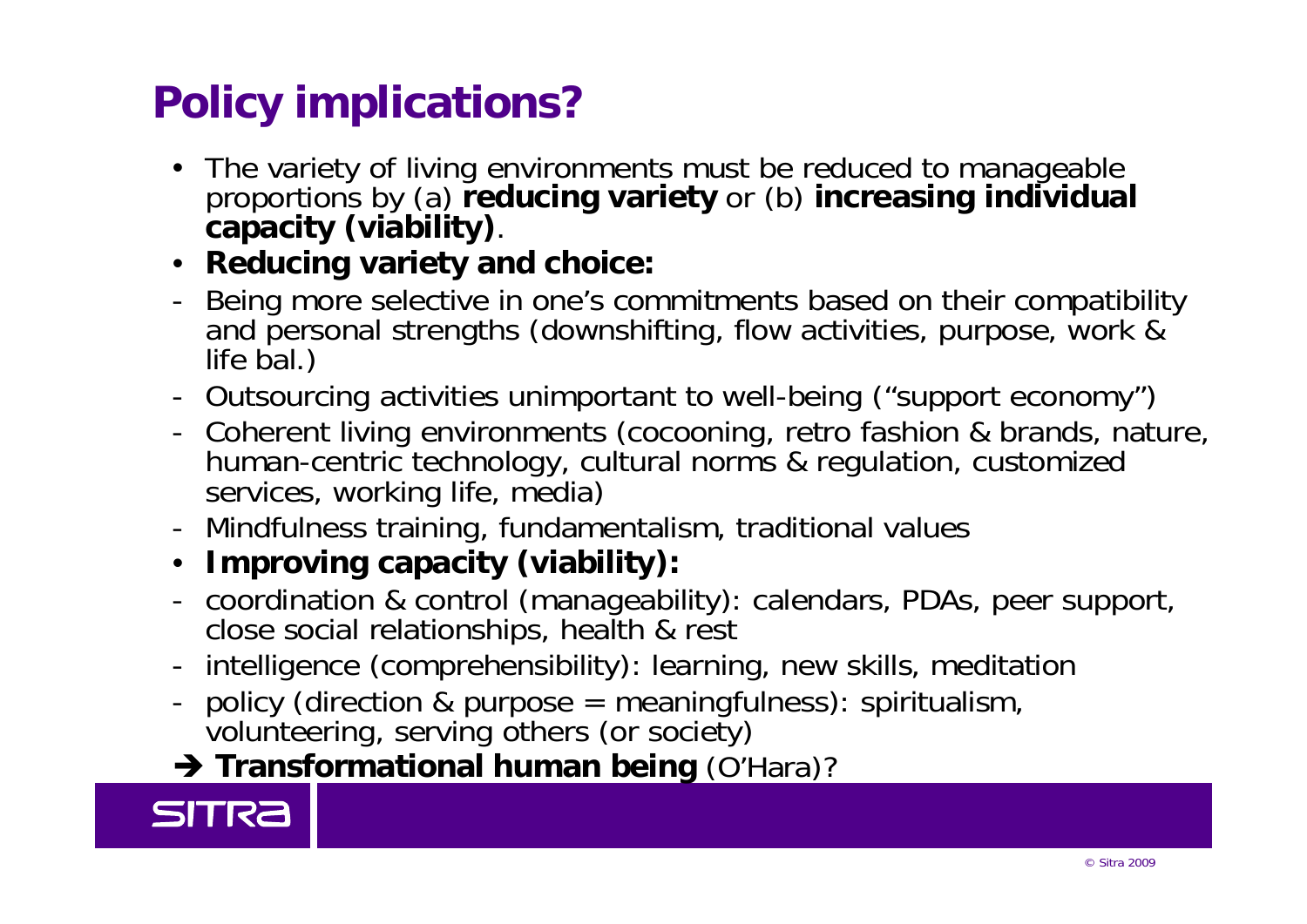# **Well-being and competitiveness are not contradictory**

- Economic competitiveness and welfare (state) are often seen as contradictory: well-being = welfare state = high taxes & burdensome regulation  $\rightarrow$  poor competitiveness
- However, the value-added of products and services depends on their contribution to everyday well-being.  $\rightarrow$
- Superior well-being knowledge supports the development of products and services with more value-added – and hence competitiveness.
- In addition, it helps: (a) people to live better lives; (b) public sector to produce services with more value-added, (c) policy makers to provide better public goods and institutions (e.g. living environments)
- An updated and sophisticated understanding of well-being provides and **overall vision** for the development of a new and sustainable socio-economic model.